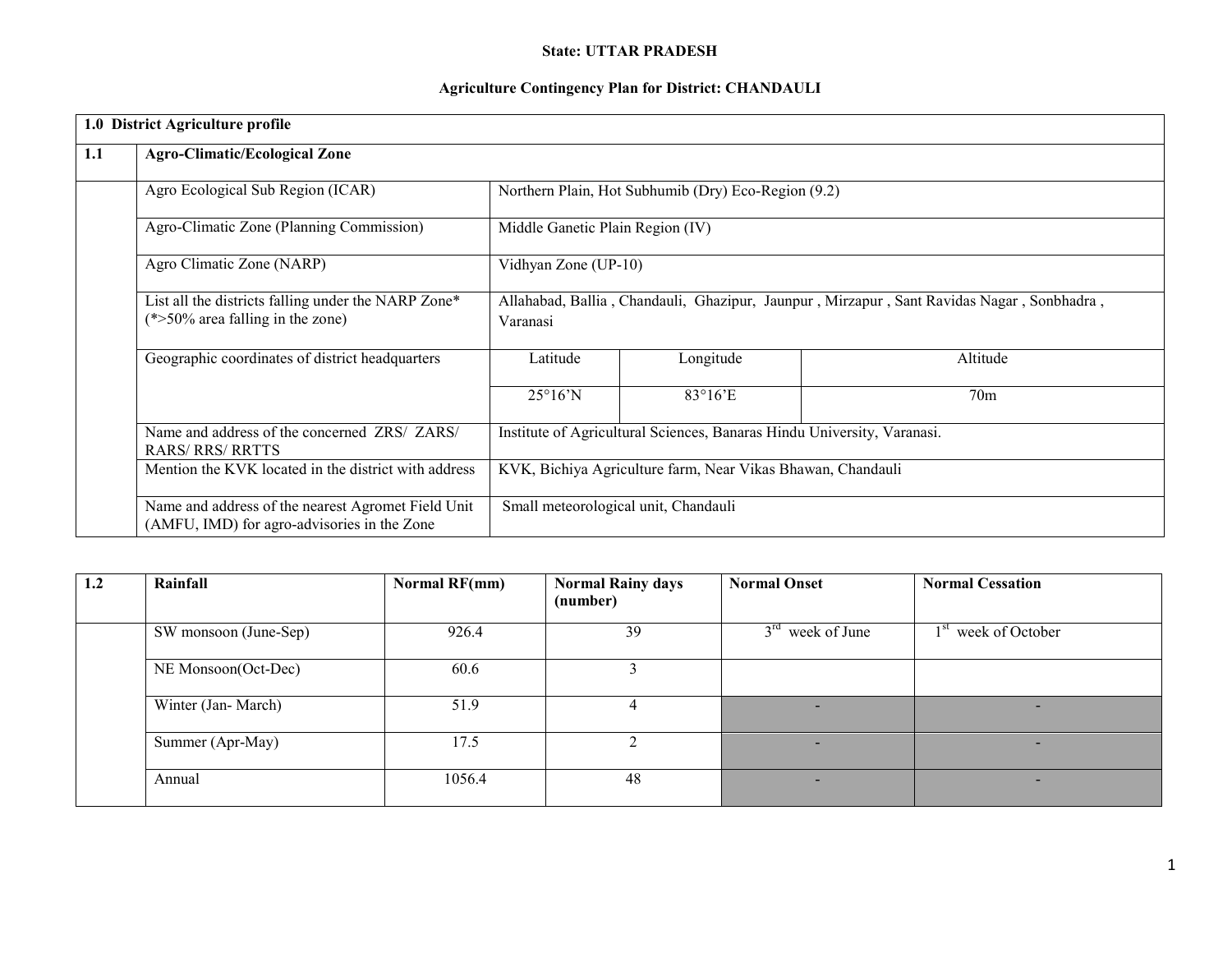| Land use                | Geographical | Cultivable | Forest | Land under       | Permanent | Cultivable | Land under | Barren and   | Current | Other   |
|-------------------------|--------------|------------|--------|------------------|-----------|------------|------------|--------------|---------|---------|
| <b>pattern of the</b>   | area         | area       | area   | non-             | pastures  | wasteland  | Misc. tree | uncultivable | fallows | fallows |
| <b>district</b> (latest |              |            |        | agricultural use |           |            | crops and  | land         |         |         |
| statistics)             |              |            |        |                  |           |            | groves     |              |         |         |
| Area ('000 ha)          | 253.359      | 35.595     | 77.400 | 25.389           | 0.036     | 125        | .236       | 2.830        | 7.719   | 2.029   |
|                         |              |            |        |                  |           |            |            |              |         |         |

| 1.4 | <b>Major Soils</b> | Area ('000 ha) | Percent $(\% )$ of total |
|-----|--------------------|----------------|--------------------------|
|     |                    |                |                          |
|     | Loam soils         | 122            | 48.0                     |
|     | Clay loam soils    | 54             | 21.0                     |
|     | Clay soils         | 26             | 10.0                     |
|     | Sandy loam soils   | 20             | 8.0                      |
|     | Sandy soils        | 18             | 7.0                      |
|     | Rocky track        | 13             | 5.0                      |
|     | <b>Total</b>       | 253            |                          |

| 1.5 | <b>Agricultural land use</b> | Area $('000 ha)$ | Cropping intensity $\%$ |
|-----|------------------------------|------------------|-------------------------|
|     | Net sown area                | 135.595          | 187.0                   |
|     | Area sown more than once     | 17.983ء          |                         |
|     | Gross cropped area           | 253.578          |                         |

| 1.6 | Irrigation                     | Area ('000 ha) |                                     |                                    |
|-----|--------------------------------|----------------|-------------------------------------|------------------------------------|
|     | Net irrigated area             | 126.530        |                                     |                                    |
|     | Gross irrigated area           | 219.827        |                                     |                                    |
|     | Rainfed area                   | 9.065          |                                     |                                    |
|     | <b>Sources of Irrigation</b>   | <b>Number</b>  | Area ('000 ha)                      | Percentage of total irrigated area |
|     | Canals                         |                | 105.028                             | 83.0                               |
|     | Tanks                          |                | 0.224                               | 0.18                               |
|     | Open wells                     |                | 0.618                               | 0.49                               |
|     | Bore wells                     |                | Govt.9.839 + Pvt. $10.226 = 20.065$ | 15.86                              |
|     | Lift irrigation schemes        |                |                                     |                                    |
|     | Micro-irrigation               |                |                                     |                                    |
|     | Other sources (please specify) |                | 0.595                               | 0.47                               |
|     | Total Irrigated Area           |                | 126.530                             |                                    |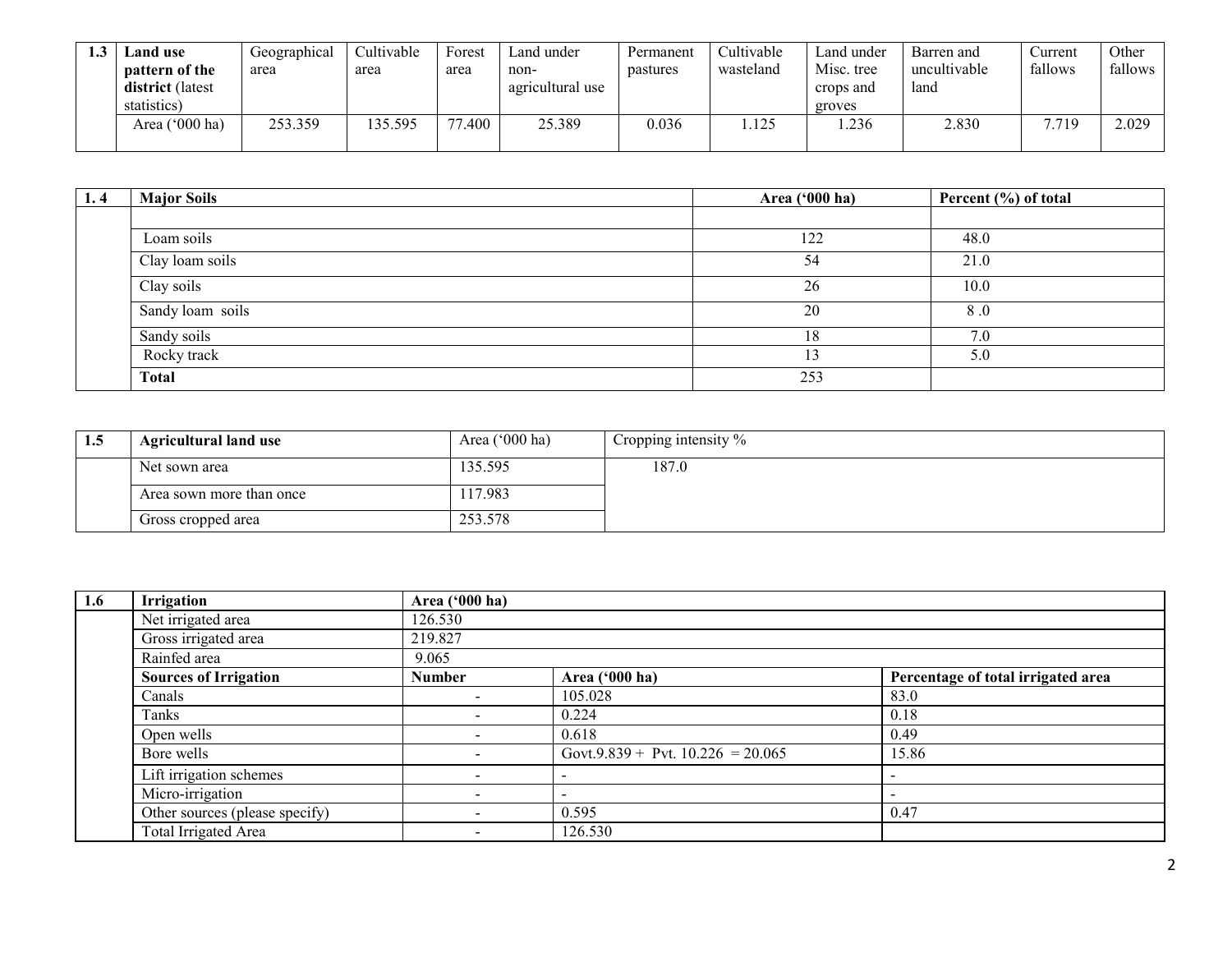| Pump sets                                                      |                    |             |                                    |
|----------------------------------------------------------------|--------------------|-------------|------------------------------------|
| No. of Tractors                                                |                    |             |                                    |
| Groundwater availability and use*                              | No. of blocks $-9$ | $(\%)$ area | Quality of water                   |
| (Data source: State/Central Ground<br>water Department /Board) |                    |             |                                    |
| Over exploited                                                 |                    |             | No problem of arsenic & fluoride   |
| Critical                                                       |                    |             | however, low amount of salinity is |
| Semi-critical                                                  |                    |             | reported.                          |
| Safe                                                           | Safe               |             |                                    |
| Wastewater availability and use                                |                    |             |                                    |
| Ground water quality                                           |                    |             |                                    |

\* Over exploited: ground water utilization > 100%, critical:  $90-100\%$ ; semi-critical:  $70-90\%$ ; safe: < 70%.

## 1.7 Area under major field crops & horticulture (Specify year 2007-08)

| 1.7 | <b>Major field</b><br>crops |                          | Area ('000 ha)           |                          |                          |                          |                          |                          |             |  |  |
|-----|-----------------------------|--------------------------|--------------------------|--------------------------|--------------------------|--------------------------|--------------------------|--------------------------|-------------|--|--|
|     | cultivated                  | <b>Kharif</b>            |                          | Rabi                     |                          |                          | Summer                   |                          |             |  |  |
|     |                             | Irrigated                | Rainfed                  | Total                    | Irrigated                | Rainfed                  | Total                    |                          | Grand total |  |  |
|     | Rice                        | 114.059                  | 0.058                    | 114.117                  |                          | $\sim$                   |                          | $\blacksquare$           | 114.117     |  |  |
|     | Pearl millet                | 0.00                     | 4.912                    | 4.192                    | $\sim$                   | $\overline{\phantom{0}}$ | $\overline{\phantom{a}}$ | $\blacksquare$           | 4.192       |  |  |
|     | Pigeonpea                   | 0.000                    | 2.958                    | 2.958                    | $\overline{\phantom{a}}$ | $\overline{\phantom{0}}$ | $\overline{\phantom{a}}$ |                          | 2.958       |  |  |
|     | Wheat                       | $\overline{\phantom{0}}$ | $\sim$                   |                          | 101.972                  | 0.104                    | 102.076                  | $\blacksquare$           | 102.076     |  |  |
|     | Lentil                      | $\overline{\phantom{0}}$ | $\overline{\phantom{0}}$ |                          | 0.027                    | 13.744                   | 13.771                   | $\blacksquare$           | 13.771      |  |  |
|     | Pea                         | $\overline{\phantom{0}}$ |                          | $\overline{\phantom{a}}$ | 0.214                    | 2.106                    | 2.320                    | $\overline{\phantom{a}}$ | 2.320       |  |  |

| S. No | Horticultural Crops(Fruit Crop) (2009-10) | <b>Total</b>   | <b>Irrigated</b>         | Rainfed                  |
|-------|-------------------------------------------|----------------|--------------------------|--------------------------|
|       |                                           |                |                          |                          |
|       | Guava                                     | 0.575          | $\blacksquare$           | $\overline{\phantom{a}}$ |
|       | Banana                                    | 0.500          | 0.500                    |                          |
|       | Mango                                     | 0.450          | $\blacksquare$           | $\,$                     |
|       | Lemon                                     | 0.110          | $\blacksquare$           | $\overline{\phantom{0}}$ |
|       | Aonla                                     | 0.050          | $\overline{\phantom{0}}$ | $\overline{\phantom{0}}$ |
|       |                                           |                |                          |                          |
|       | Horticulture crops - Vegetables           | Total (000 ha) | Irrigated (000 ha)       | Rainfed (000 ha)         |
|       | Potato                                    | 1.010          | 1.010                    | -                        |
|       | <b>Vegetable Pea</b>                      | 0.500          | 0.500                    | $\overline{\phantom{a}}$ |
|       | <b>Cauliflower</b>                        | 0.400          | 0.400                    | ۰                        |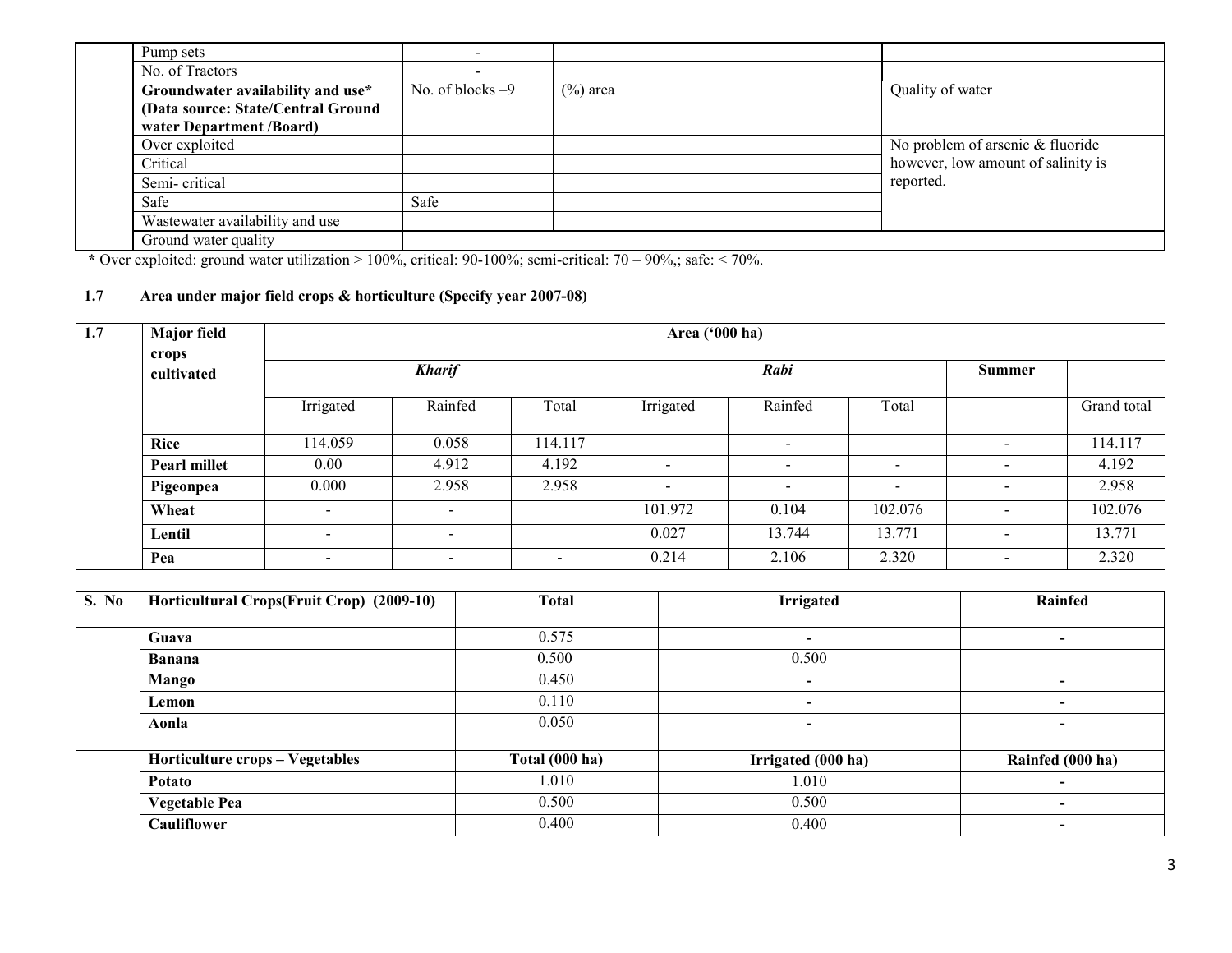| Tomato                              | 0.350          | 0.350              |                  |
|-------------------------------------|----------------|--------------------|------------------|
| Onion                               | 0.250          | 0.250              |                  |
| <b>Chili</b>                        | 0.220          | 0.220              |                  |
|                                     |                |                    |                  |
| <b>Medicinal and Aromatic crops</b> | Total (000 ha) | Irrigated (000 ha) | Rainfed (000 ha) |
| <b>Plantation crops</b>             | <b>Total</b>   | <b>Irrigated</b>   | Rainfed          |
| <b>Fodder crops</b>                 | <b>Total</b>   | <b>Irrigated</b>   | Rainfed          |
| Total fodder crop area              | 1.926          | 0.721              | 1.205            |
| <b>Grazing land</b>                 | 0.036          | $\blacksquare$     | $\blacksquare$   |
| Sericulture etc                     |                |                    |                  |

| 1.8 | Livestock* Based On-2003 Censuss                  | <b>Male ('000)</b> | Female ('000) | Male + Female $(\leq 3 \text{ Yrs})$<br>(*000) | Total $(900)$            |
|-----|---------------------------------------------------|--------------------|---------------|------------------------------------------------|--------------------------|
|     | Non descriptive Cattle (local low yielding)       | 24.040             | 63.950        | 68.387                                         | 156.377                  |
|     | Improved cattle                                   |                    |               |                                                | $\overline{\phantom{a}}$ |
|     | Crossbred cattle                                  | 0.423              | 7.544         | 9.236                                          | 17.203                   |
|     | Non descriptive Buffaloes (local low<br>yielding) | 0.862              | 79.419        | 75.761                                         | 156.042                  |
|     | <b>Descript Buffaloes</b>                         | 0.862              | 79.419        | 75.761                                         | 156.042                  |
|     | Goat                                              |                    |               |                                                | 86.744                   |
|     | Sheep                                             |                    |               |                                                | 23.723                   |
|     | Others (Camel, Pig, Yak etc.)                     |                    |               |                                                | 10.350                   |
|     | Commercial dairy farms (Number)                   |                    |               |                                                |                          |

| 1.9 | Poultry                              | tarms<br>-170.<br>01 | (5000)<br>No. of birds<br>rotal - |
|-----|--------------------------------------|----------------------|-----------------------------------|
|     | Commercial                           |                      | $\sim$ $\sim$ $\sim$<br>- 04<br>  |
|     | $\overline{\phantom{a}}$<br>Backyard |                      | 29.032                            |

| 1.10 Fisheries (Data source: Chief Planning Officer) |                  |            |                |                                          |                                                      |                                   |  |
|------------------------------------------------------|------------------|------------|----------------|------------------------------------------|------------------------------------------------------|-----------------------------------|--|
| A. Capture                                           |                  |            |                |                                          |                                                      |                                   |  |
| i) Marine (Data Source: Fisheries<br>Department)     | No. of fishermen |            | <b>Boats</b>   | <b>Nets</b>                              |                                                      | <b>Storage</b><br>facilities (Ice |  |
|                                                      |                  | Mechanized | Non-mechanized | Mechanized<br>(Trawl nets, Gill<br>nets) | Non-mechanized (Shore)<br>Seines, Stake & trap nets) | plants etc.)                      |  |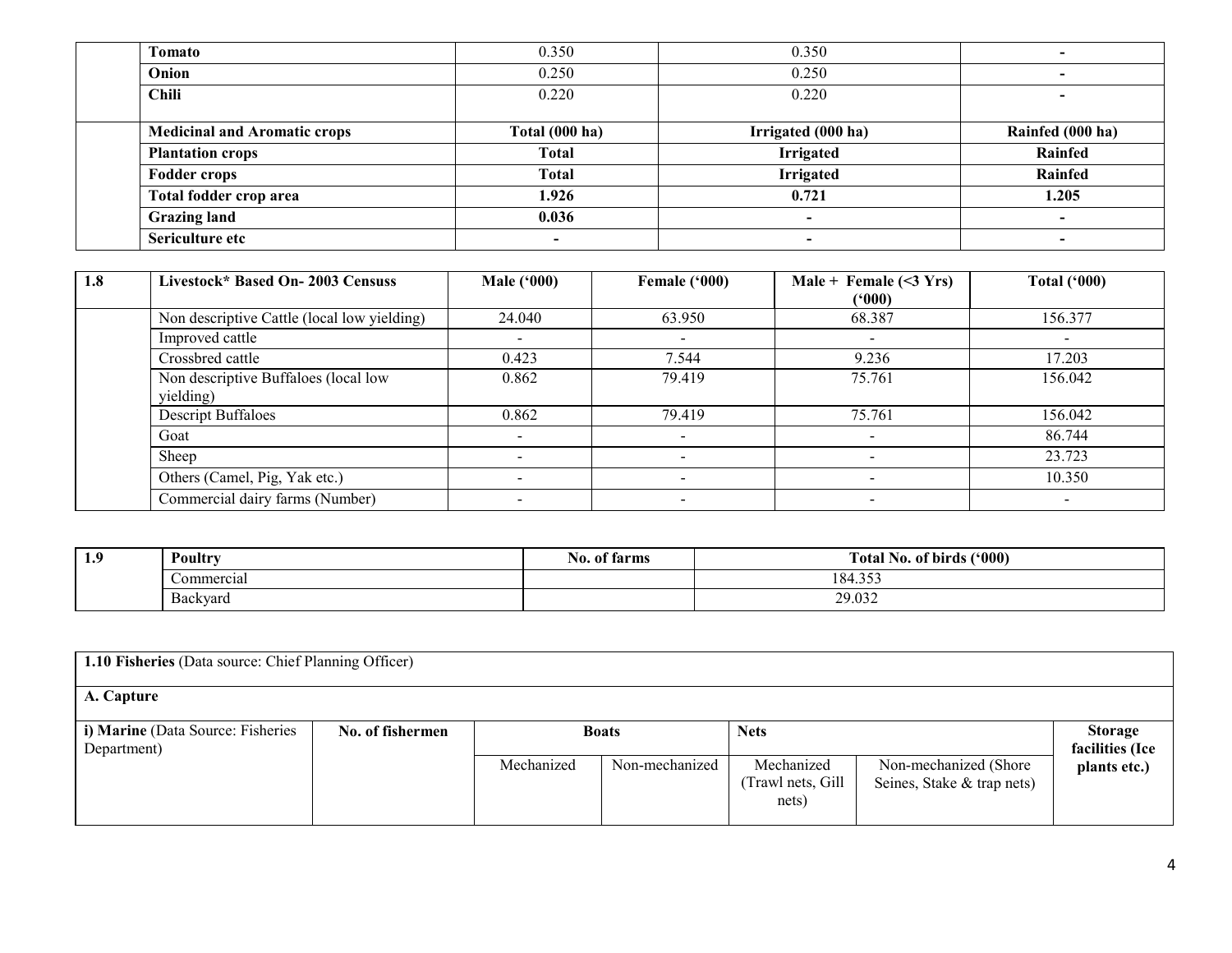| ii) Inland (Data Source: Fisheries<br>Department)           | No. Farmer owned ponds |  |                              | <b>No. of Reservoirs</b>   |              | No. of village tanks          |  |
|-------------------------------------------------------------|------------------------|--|------------------------------|----------------------------|--------------|-------------------------------|--|
|                                                             |                        |  | $11$ (Govt.) + 432 (Private) |                            |              |                               |  |
| <b>B.</b> Culture                                           |                        |  |                              |                            |              |                               |  |
|                                                             |                        |  |                              | Water Spread Area (ha)     | Yield (t/ha) | <b>Production ('000 tons)</b> |  |
| i) Brackish water (Data Source: MPEDA/Fisheries Department) |                        |  |                              | $\,$                       |              | $\overline{\phantom{0}}$      |  |
| ii) Fresh water (Data Source: Fisheries Department)         |                        |  |                              | 5425.4(Govt.)+463(Private) |              | 54.934(Govt.)-Angulikao       |  |
|                                                             |                        |  |                              |                            |              | $130.5$ (Private)             |  |

### 1.11 Production and Productivity of major crops

| 1.11               | Name of crop                     |                          | Kharif                   |                          | Rabi                     |                          | <b>Total</b><br>Summer  |                       | Crop                    |                                              |
|--------------------|----------------------------------|--------------------------|--------------------------|--------------------------|--------------------------|--------------------------|-------------------------|-----------------------|-------------------------|----------------------------------------------|
|                    |                                  | Production<br>(000 t)    | Productivity<br>(kg/ha)  | Production<br>(000 t)    | Productivity<br>(kg/ha)  | Production<br>(000 t)    | Productivity<br>(kg/ha) | Productio<br>n(000 t) | Productivity<br>(kg/ha) | residue as<br>fodder<br>$(000 \text{ tons})$ |
|                    | <b>Major Field crops</b>         |                          |                          |                          |                          |                          |                         |                       |                         |                                              |
|                    | Rice                             | 280.547                  | 2450                     |                          |                          | $\sim$                   | $\overline{a}$          | 280.547               | 2450                    |                                              |
|                    | Pearl millet                     | 6.116                    | 1282                     |                          |                          | -                        | -                       | 6.116                 | 1282                    |                                              |
|                    | Pigeonpea                        | 2.914                    | 1006                     | $\overline{\phantom{a}}$ | $\overline{\phantom{a}}$ | $\overline{\phantom{a}}$ | -                       | 2.914                 | 1006                    |                                              |
|                    | Wheat                            | $\overline{\phantom{a}}$ | $\blacksquare$           | 187.262                  | 1924                     | -                        | $\blacksquare$          | 187.262               | 1924                    |                                              |
|                    | Pea                              | $\overline{\phantom{a}}$ | $\blacksquare$           | 3.1052                   | 1323                     | -                        | $\blacksquare$          | 3.1052                | 1323                    |                                              |
|                    | Lentil                           | $\overline{\phantom{a}}$ | $\overline{\phantom{a}}$ | 7.033                    | 526                      | $\blacksquare$           | -                       | 7.033                 | 526                     |                                              |
|                    | <b>Major Horticultural crops</b> |                          |                          |                          |                          |                          |                         |                       |                         |                                              |
| <b>Fruit Crops</b> |                                  |                          |                          |                          |                          |                          |                         |                       |                         |                                              |
|                    | Mango                            | $\sim$                   | $\blacksquare$           | $\overline{\phantom{0}}$ | $\sim$                   | 7.875                    | 17500                   | 7.875                 | 17500                   |                                              |
|                    | Guava                            | 9.200                    | 16000                    | $\sim$                   | $\sim$                   | $\sim$                   | $\sim$                  | 9.200                 | 16000                   |                                              |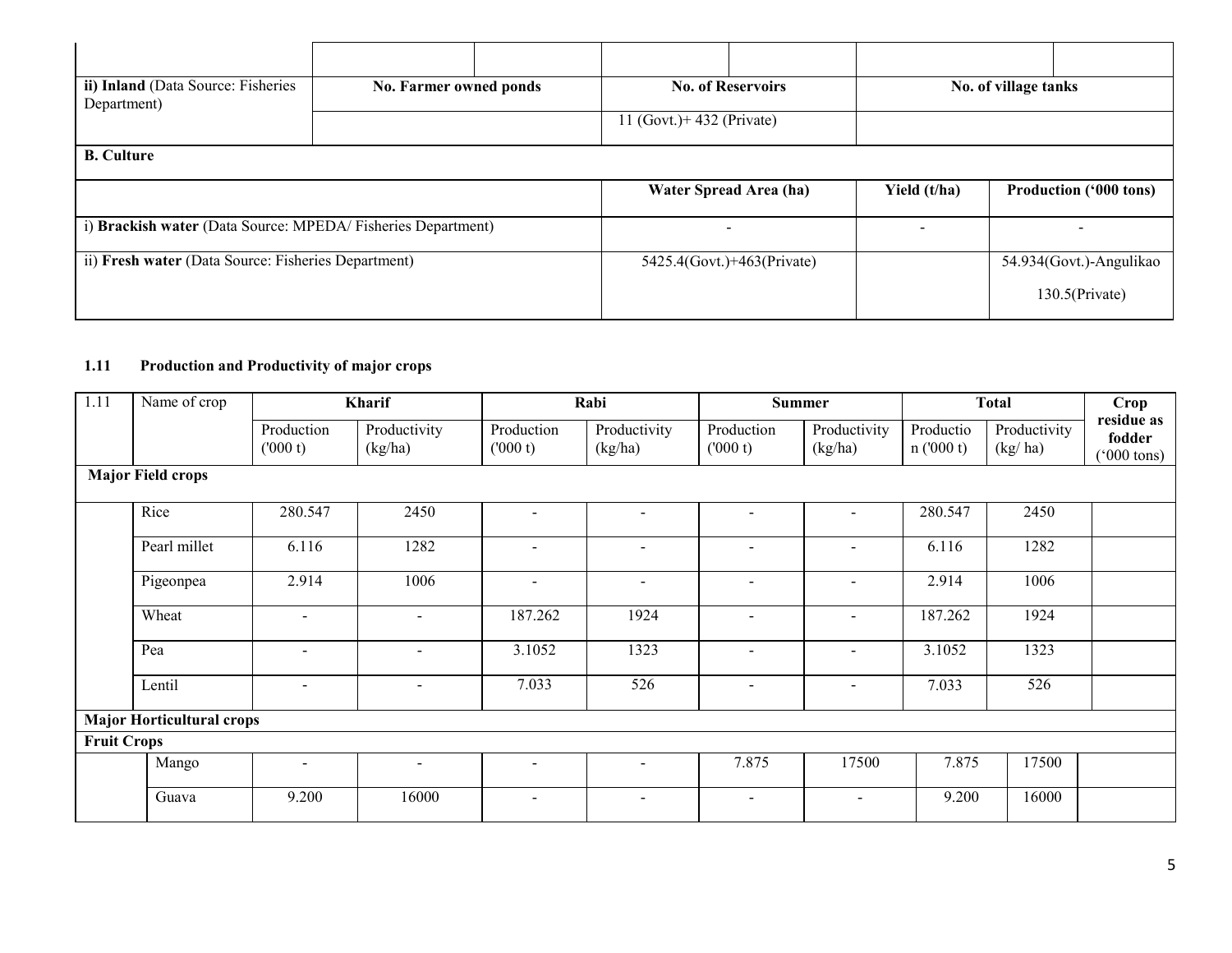| Lemon                 | 1.045                    | 9500                     | $\overline{\phantom{0}}$ | $\overline{\phantom{a}}$ |                          |                          | 1.045  | 9500  |  |
|-----------------------|--------------------------|--------------------------|--------------------------|--------------------------|--------------------------|--------------------------|--------|-------|--|
| Amla                  | 0.725                    | 14500                    | $\overline{\phantom{0}}$ | $\overline{\phantom{0}}$ |                          | $\overline{\phantom{0}}$ | 0.725  | 14500 |  |
| <b>Vegetable Crop</b> |                          |                          |                          |                          |                          |                          |        |       |  |
| Potato                |                          | $\overline{\phantom{a}}$ | 20.200                   | 20000                    | $\overline{\phantom{a}}$ | $\blacksquare$           | 20.200 | 20000 |  |
| Vegetable<br>Pea      |                          | $\overline{\phantom{a}}$ | 7.500                    | 15000                    | $\,$                     | -                        | 7.500  | 15000 |  |
| Cauliflower           |                          | $\overline{\phantom{a}}$ | 6.200                    | 15500                    | $\,$                     | ۰                        | 6.200  | 15500 |  |
| Tomato                |                          | $\overline{\phantom{a}}$ | 8.750                    | 25000                    | $\,$                     | -                        | 8.750  | 25000 |  |
| Onion                 | $\sim$                   | $\overline{\phantom{a}}$ | 4.500                    | 18000                    | $\overline{\phantom{a}}$ | -                        | 4.500  | 18000 |  |
| Chilli                | $\overline{\phantom{0}}$ | $\overline{\phantom{a}}$ | 2.640                    | 12000                    | $\overline{\phantom{a}}$ | ۰                        | 2.640  | 12000 |  |

| 1.12 | Sowing window for 5<br>major field crops | Rice                                               | Pigeon pea                                            | Wheat                                              | Lentil                                             | Pea                                                         |
|------|------------------------------------------|----------------------------------------------------|-------------------------------------------------------|----------------------------------------------------|----------------------------------------------------|-------------------------------------------------------------|
|      | Kharif-Rainfed                           | $4^{\text{tn}}$<br>week of June to<br>week of July | $4th$ week of June to<br>1 <sup>st</sup> week of July |                                                    |                                                    |                                                             |
|      | Kharif-Irrigated                         | June (nursery)                                     |                                                       |                                                    |                                                    |                                                             |
|      | Rabi-Rainfed                             |                                                    |                                                       | $2nd$ week of October to<br>$2nd$ week of November | $2nd$ week of October to<br>$4th$ week of October  | $2nd$ week of October to<br>4 <sup>th</sup> week of October |
|      | Rabi-Irrigated                           |                                                    |                                                       | $2nd$ week of October to<br>$2nd$ week of November | $2nd$ week of October to<br>$2nd$ week of November | $2nd$ week of October to<br>4 <sup>th</sup> week of October |

| 1.13 | What is the major contingency the district is prone to? (Tick mark) | Regular | Occasional | <b>None</b> |
|------|---------------------------------------------------------------------|---------|------------|-------------|
|      | Drought                                                             |         |            |             |
|      | Flood                                                               |         |            |             |
|      | Cyclone                                                             |         |            |             |
|      | Hail storm                                                          |         |            |             |
|      | Heat wave                                                           |         |            |             |
|      | Cold wave                                                           |         |            |             |
|      | Frost                                                               |         |            |             |
|      | Sea water intrusion                                                 |         |            |             |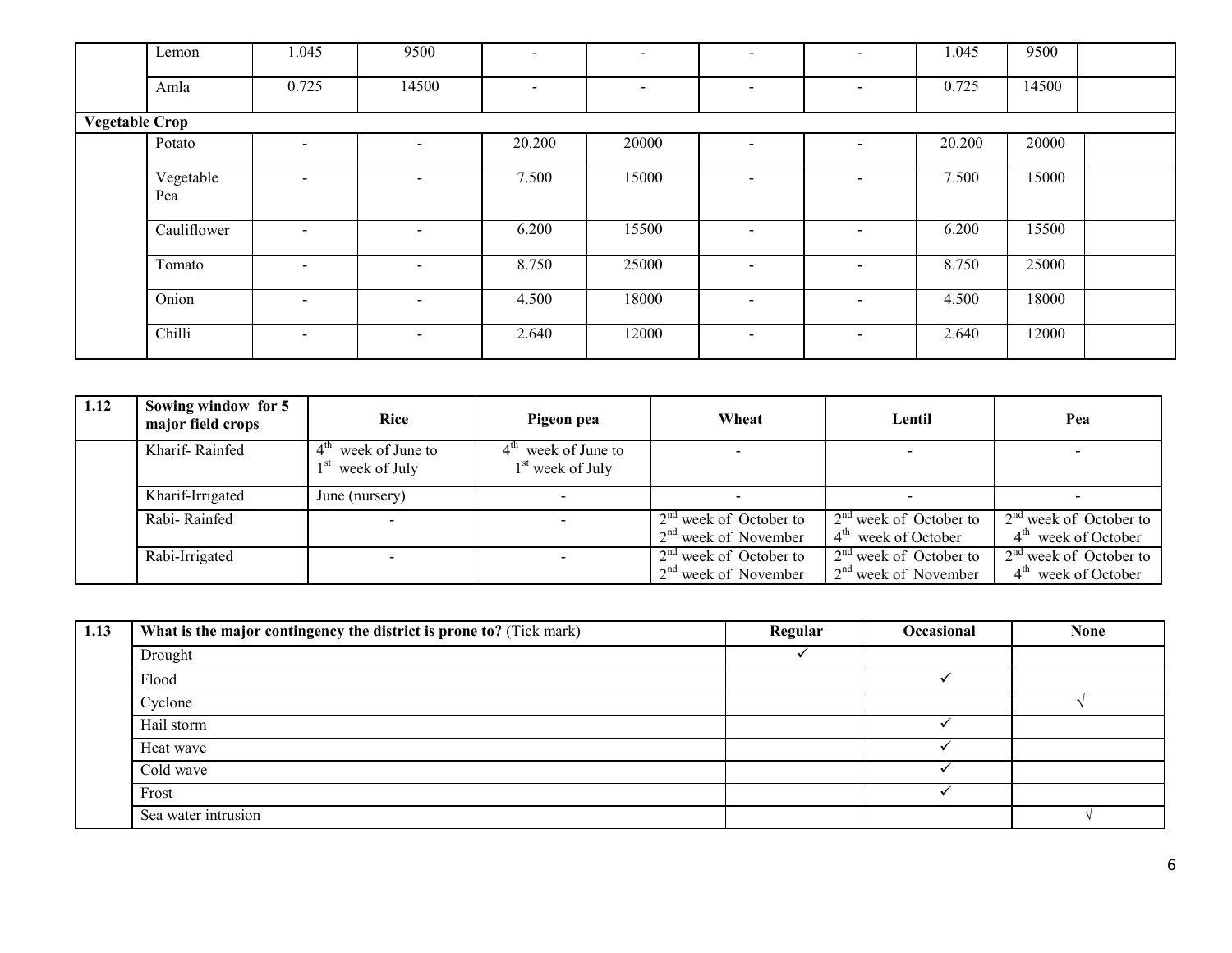| Pests and disease outbreak<br>. |  |  |
|---------------------------------|--|--|
| Fog                             |  |  |

| 1.14 | <b>Include Digital maps of</b><br>the district for | Location map of district within State as Annexure 1 | Enclosed: Yes |
|------|----------------------------------------------------|-----------------------------------------------------|---------------|
|      |                                                    | Mean annual rainfall as Annexure II                 | Enclosed: Yes |
|      |                                                    | Soil map as Annexure III                            | Enclosed: Yes |

#### Annexure-1: Location map of Chandauli district within State

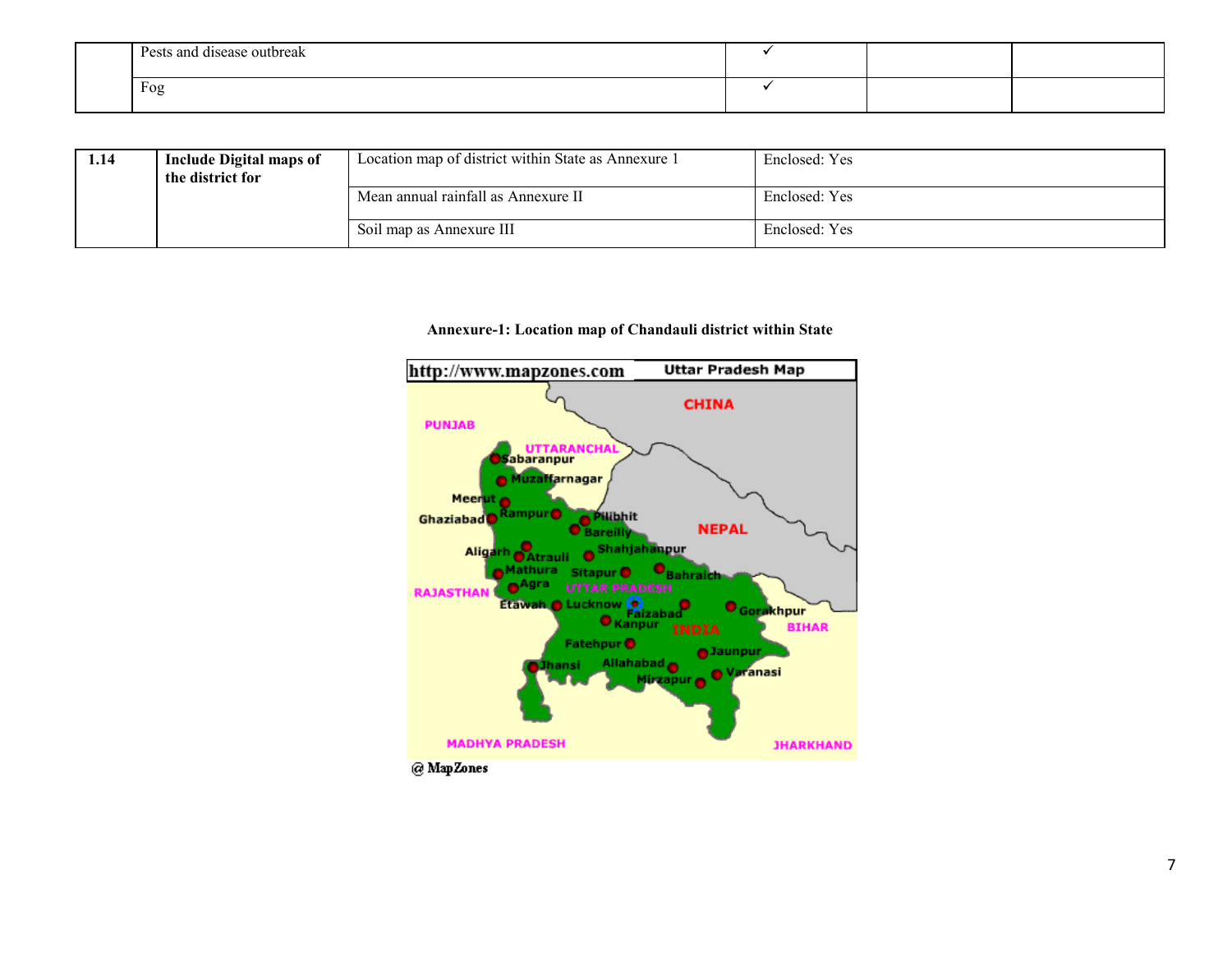

Annexure -II: Mean Monthly Rainfall (mm)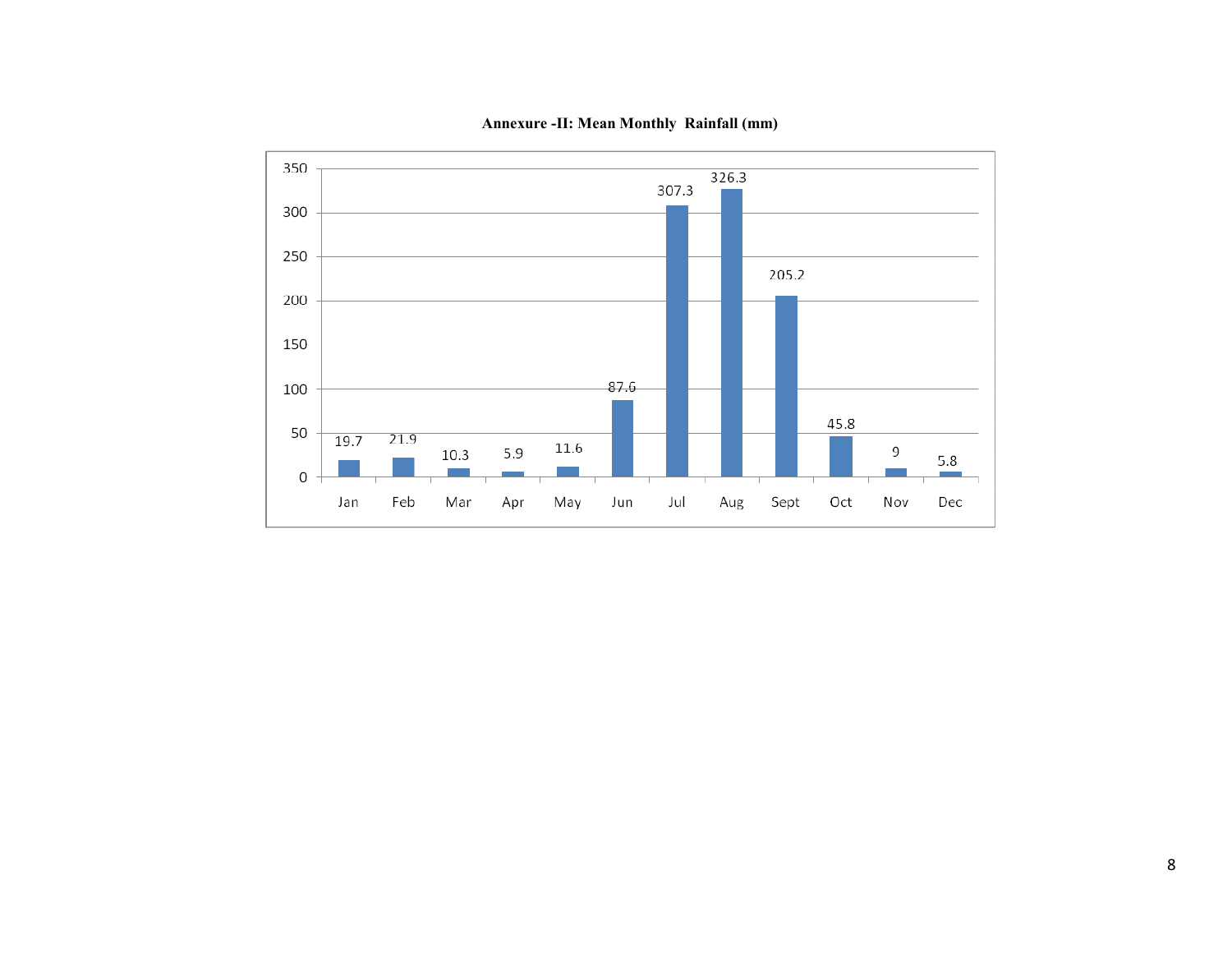

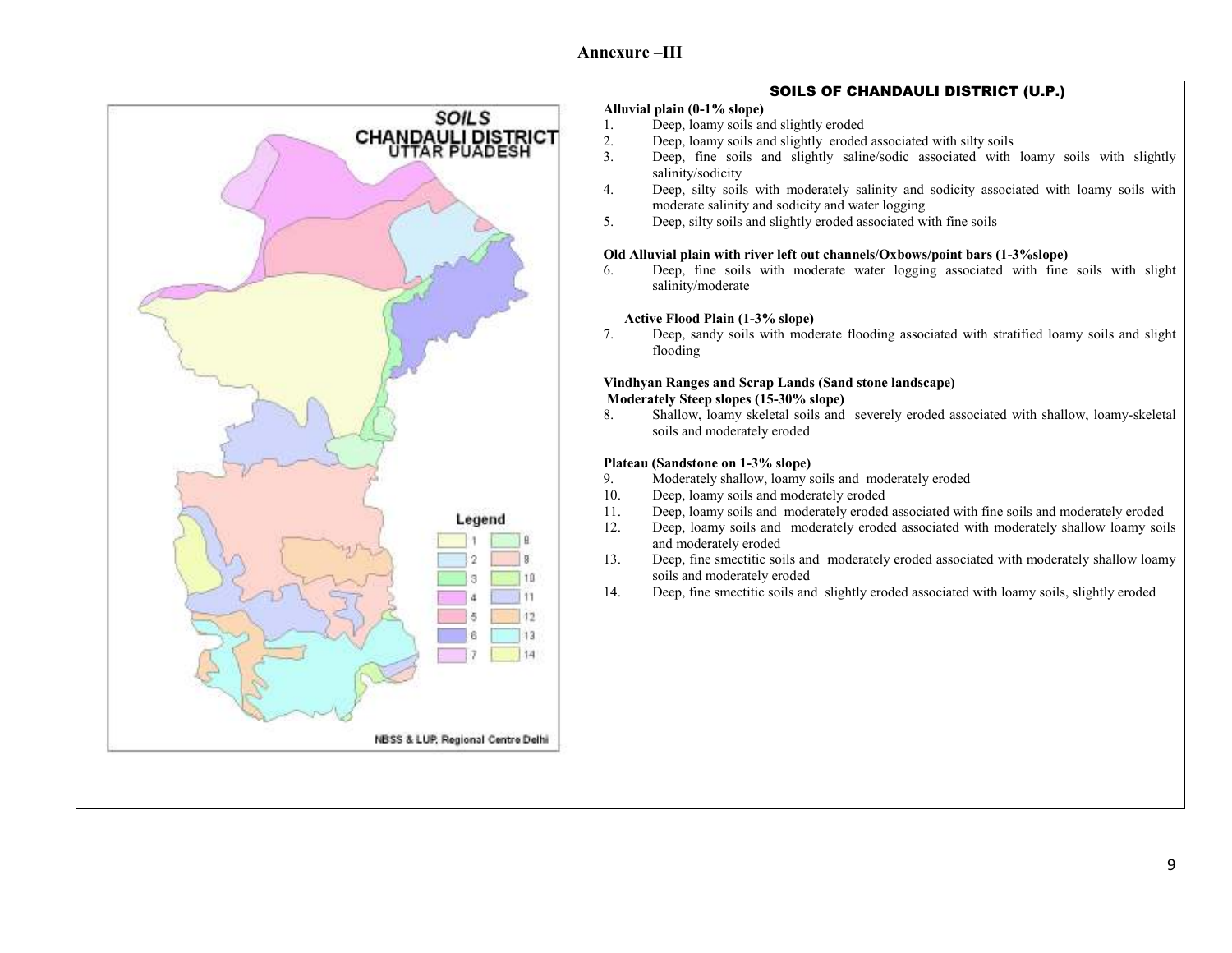## 2.0 Strategies for weather related contingencies

2.1 Drought

# 2.1.1 Rainfed situation

| Condition                                         |                                      |                                                                                                         | <b>Suggested Contingency measures</b>                                                                                                                                                                       |                                                                                                                                                                                                                            |                                                                                                                                           |  |  |
|---------------------------------------------------|--------------------------------------|---------------------------------------------------------------------------------------------------------|-------------------------------------------------------------------------------------------------------------------------------------------------------------------------------------------------------------|----------------------------------------------------------------------------------------------------------------------------------------------------------------------------------------------------------------------------|-------------------------------------------------------------------------------------------------------------------------------------------|--|--|
| <b>Early season</b><br>drought (delayed<br>onset) | <b>Major Farming</b><br>situation    | <b>Normal Crop / Cropping</b><br>system                                                                 | Change in crop / cropping<br>system including variety                                                                                                                                                       | <b>Agronomic measures</b>                                                                                                                                                                                                  | <b>Remarks</b> on<br>Implementation                                                                                                       |  |  |
| Delay by 2 weeks<br>1 <sup>st</sup> week of July  | Very deep alluvial<br>soils - Upland | Sequence cropping:<br>Rice-Lentil<br>Rice-Pea<br>Rice - Chickpea<br>Rice-Mustard<br>Pearl millet-Lentil | Rice<br>Rice short duration varieties<br>such as NDR 97, NDR 118,<br>Varani Deep, Shushk Samrat<br>Under upland Condition Only                                                                              | Sowing with seed cum<br>ferti drills across the slope.<br>Re-sowing if no proper<br>germination.<br>Weed management<br>through dry land weeder &<br>through weedicides.                                                    | Seeds may be obtained<br>from the<br>university(NDUAT),<br><b>NSC</b><br>Seed drills under RKVY<br>Supply of seeds through<br><b>NFSM</b> |  |  |
|                                                   |                                      | Inter cropping:<br>Pigeonpea+ Pearl millet<br>Pigeonpea+Sorghum<br>Pigeonpea+Blackgram                  | Intercropping of Pigeonpea +<br>Pearl millet and Pigeonpea +<br>rice under upland conditions<br>only<br>Pigeonpea: Bahar, Narendra<br>Arahar-1, Malviya ikas(MA6),<br>Malviya Chamtkar (MA13)<br>Amar, Azad | Surface water management<br>Sowing of pigeonpea +<br>pearl millet on ridges.<br>Wider spacing of Pigeon<br>pea 90cm and normal<br>spacing of pearl millet<br>i.e. 30 cm for dwarf and<br>45 cm for tillering<br>genotypes. | Ridger from U.P. agro<br>industries.                                                                                                      |  |  |
|                                                   | Rainfed medium<br>land               | <b>Sequence cropping:</b><br>Rice-Lentil<br>Rice-Pea<br>Rice-Chickpea<br>Rice-Mustard                   | Early maturing rice varieties of<br>medium height, such as IR-<br>36, Pant Dhan -12, HUR-105,<br>HUR-3022, Govind, Ashwini                                                                                  | Direct sowing in lines<br>through Seed-cum Ferti<br>drill as well as<br>transplanting of rice seed<br>lings after puddling the<br>field.<br>Use of seedlings from<br>Community nursery for<br>transplanting                | Breeder seed may be<br>obtained from the<br>University (NDUAT)<br>Seed drills under RKVY<br>Supply of seeds through<br><b>NFSM</b>        |  |  |
|                                                   | Rainfed lowland                      | Inter cropping:<br>Pigeonpea+ Blackgram<br>Pigeonpea+ Sorghum<br>Sequence cropping:<br>Rice-Lentil      | Pigeonpea+Rice<br>Water stagnation is up to 1m<br>depth:                                                                                                                                                    | Pigeonpea should be<br>planted on ridges and rice<br>should be planted in<br>furrows.<br>Transplanting of rice seed<br>lings should be completed                                                                           | Breeder seed may be<br>obtained from the                                                                                                  |  |  |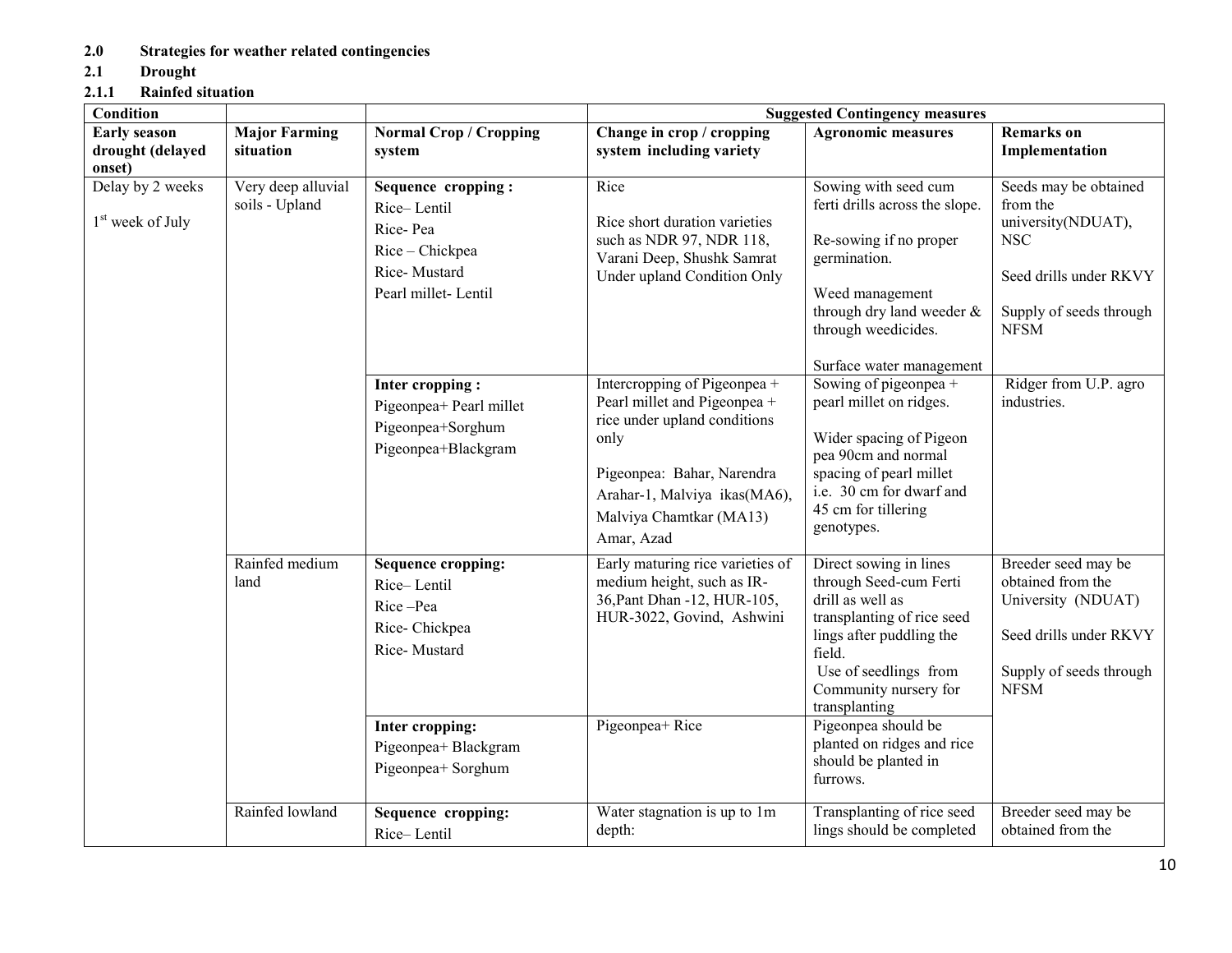| Rice-Wheat   | Transplanting with tall rice  | before $15th$ of July through | University (NDUAT)      |
|--------------|-------------------------------|-------------------------------|-------------------------|
| Rice-Pea     | varieties Cross-116, and      | community base nursery        |                         |
| Rice-Mustard | Mahsoori                      |                               | Seed drills under RKVY  |
|              | Water stagnation is more than |                               |                         |
|              | 1m: Transplanting with NDR-   |                               | Supply of seeds through |
|              | 8002, Jalmagana, Madhukar,    |                               | <b>NFSM</b>             |
|              | Jal Priya, Jal Nidhi, Bar     |                               |                         |
|              | Avarodhi                      |                               |                         |

| <b>Condition</b>                                  |                                      |                                                                                                              |                                                                                                                                                                                                                                                                                                                       | <b>Suggested Contingency measures</b>                                                                                                                                                                                                                                                                          |                                                                                                                                    |
|---------------------------------------------------|--------------------------------------|--------------------------------------------------------------------------------------------------------------|-----------------------------------------------------------------------------------------------------------------------------------------------------------------------------------------------------------------------------------------------------------------------------------------------------------------------|----------------------------------------------------------------------------------------------------------------------------------------------------------------------------------------------------------------------------------------------------------------------------------------------------------------|------------------------------------------------------------------------------------------------------------------------------------|
| <b>Early season</b><br>drought (delayed<br>onset) | <b>Major Farming</b><br>situation    | <b>Normal Crop/cropping system</b>                                                                           | Change in crop/cropping<br>system                                                                                                                                                                                                                                                                                     | <b>Agronomic measures</b>                                                                                                                                                                                                                                                                                      | <b>Remarks</b> on<br>Implementation                                                                                                |
| Delay by 4 weeks<br>$3rd$ week of July            | Very deep alluvial<br>soils - Upland | <b>Sequence cropping:</b><br>Rice-Lentil<br>Rice-Pea<br>Rice-Chickpea<br>Rice-Mustard<br>Pearl millet-Lentil | Rice:<br>Very early maturing variety<br>such as Govind, Narendra-<br>118, Varani deep, Narenda<br>Lal Mati, Ashwani & Sushak<br>samrat may be sown.<br>Where ever sowing of rice<br>variety is not possible, Green<br>gram & Blackgram may be a<br>good option for these areas.                                       | Sowing with seed cum ferti<br>drills across the slope and<br>re-sowing if no proper<br>germination.<br>Weed management through<br>dry land weeder and also<br>through weedicides.<br>Thinning of population in<br>case of Greengram,<br>conservation furrow, inter<br>cultivation,<br>Surface water management | Breeder seed may be<br>obtained from the<br>University (NDUAT)<br>Seed drills under RKVY<br>Supply of seeds through<br><b>NFSM</b> |
|                                                   |                                      | Inter cropping:<br>Pigeonpea+ Pearl millet<br>Pigeonpea+Sorghum<br>Pigeonpea+Blackgram                       | Intercropping of Pigeonpea +<br>Sesame and Pigeonpea+<br>Pearl millet<br>Pigeonpea: Bahar,<br>Narendra Arahar-1,<br>Malviya Vikas(MA6) &<br>Malviya Chamtkar (MA13)<br>Amar, Azad<br>Pearl millet: WCC 75, Raj<br>171, Pusa 23, Pusa -322<br>$ICMH-451$<br>Sesame: T-4, T-12, T-13, T-<br>78, Shekhar, Pragati, Tarun | Wider spacing of Pigeon<br>pea at 90 cm and normal<br>spacing of sesame i.e. 30<br>cm for mono culmed and 45<br>cm for branched genotypes.<br>Pearl millet at 45 cm                                                                                                                                            |                                                                                                                                    |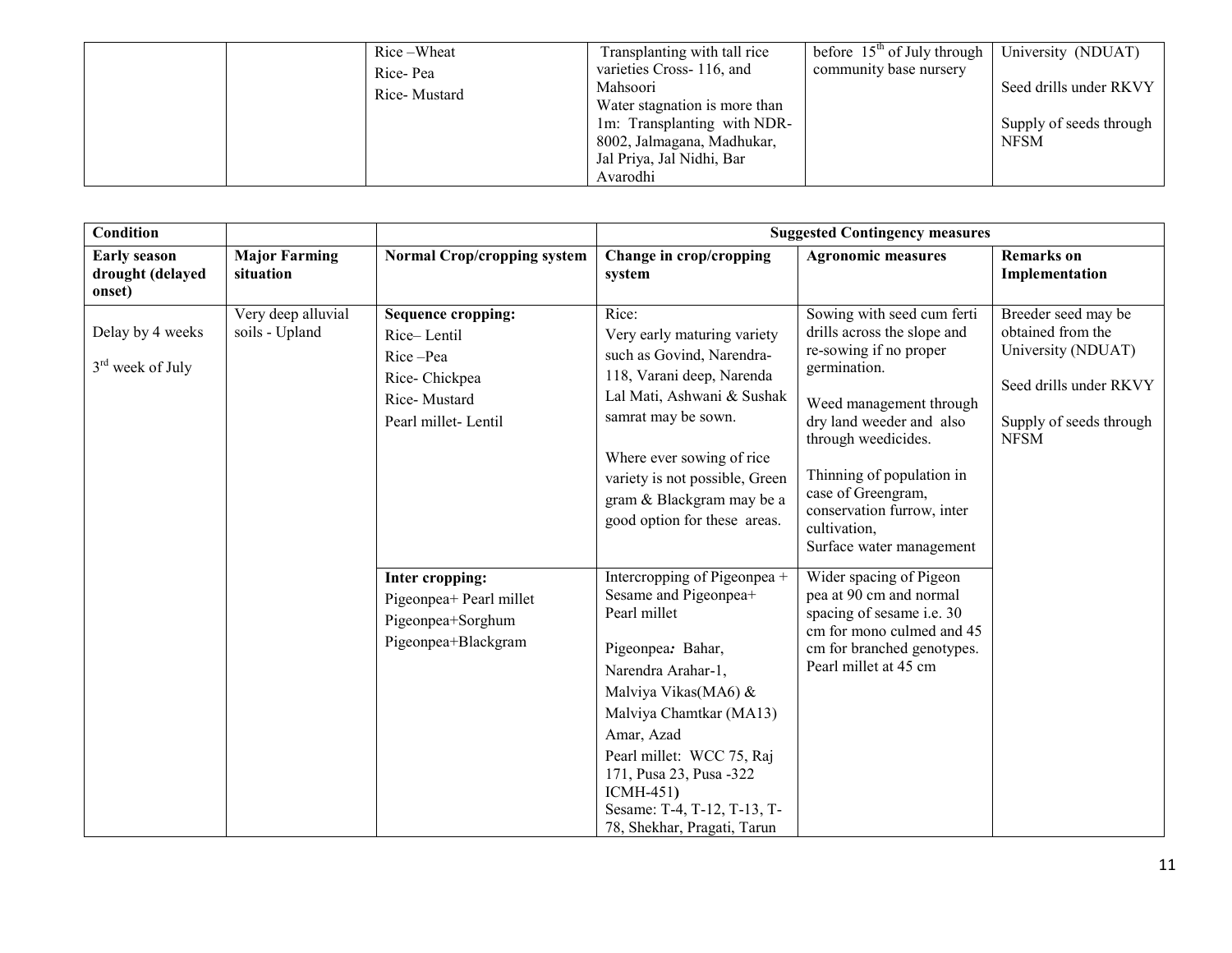| Rainfed medium<br>land | Sequence cropping:<br>Rice-Lentil<br>Rice-Pea<br>Rice-Chickpea<br>Rice-Mustard<br>Inter cropping:<br>Pigeonpea+ Black gram<br>Pigeonpea+ Sorghum | Rice:<br>Early maturing rice varities<br>of IR-36, Pant dhan 12,<br><b>HUR-105</b><br>Pigeonpea+Rice<br>Pigeonpea: Bahar,<br>Narendra Arahar-1,<br>Malviya Vikas(MA6),<br>Malviya Chamtkar (MA13)<br>Amar, Azad                                      | Direct sowing in lines<br>through Seed cum Ferti drill<br>as well as transplanting of<br>rice seed lings after<br>puddling the field.<br>Use of seedlings from<br>Community nursery for<br>transplanting.<br>Pigeonpea should be<br>planted on ridges and rice<br>should be planted in<br>furrows. | Breeder seed may be<br>obtained from the<br>University (NDUAT)<br>Seed drills under RKVY<br>Supply of seeds through<br><b>NFSM</b> |
|------------------------|--------------------------------------------------------------------------------------------------------------------------------------------------|------------------------------------------------------------------------------------------------------------------------------------------------------------------------------------------------------------------------------------------------------|----------------------------------------------------------------------------------------------------------------------------------------------------------------------------------------------------------------------------------------------------------------------------------------------------|------------------------------------------------------------------------------------------------------------------------------------|
| Rainfed low land       | <b>Sequence cropping:</b><br>Rice-Lentil<br>Rice-Wheat<br>Rice-Pea<br>Rice-Mustard                                                               | Water stagnation is up to 1m<br>depth:<br>Transplanting with tall rice<br>varieties Cross-116, and<br>Mahsoori<br>Water stagnation is more<br>than 1m: Transplanting with<br>NDR-8002, Jalmagana,<br>Madhukar, Jal Priya, Jal<br>Nidhi, Bar Avarodhi | Transplanting of rice seed<br>lings should be done with<br>the onset of the monsoon<br>through community base<br>nursery                                                                                                                                                                           | Breeder seed may be<br>obtained from the<br>University (NDUAT)<br>Seed drills under RKVY<br>Supply of seeds through<br><b>NFSM</b> |

| Condition                                          |                                      |                                                                                                       |                                                                               | <b>Suggested Contingency measures</b>                                                                                                                                                                |                                                                                                                                    |
|----------------------------------------------------|--------------------------------------|-------------------------------------------------------------------------------------------------------|-------------------------------------------------------------------------------|------------------------------------------------------------------------------------------------------------------------------------------------------------------------------------------------------|------------------------------------------------------------------------------------------------------------------------------------|
| <b>Early season</b><br>drought (delayed<br>onset)  | <b>Major Farming</b><br>situation    | <b>Normal Crop/cropping system</b>                                                                    | Change in crop/cropping<br>system                                             | <b>Agronomic measures</b>                                                                                                                                                                            | <b>Remarks</b> on<br>Implementation                                                                                                |
| Delay by 6 weeks<br>1 <sup>st</sup> week of August | Very deep alluvial<br>soils - Upland | Sequence cropping:<br>Rice-Lentil<br>Rice-Pea<br>Rice-Chickpea<br>Rice-Mustard<br>Pearl millet-Lentil | Replace Rice with Greengram<br>and pearlmillet under upland<br>condition only | Sowing with seed cum<br>ferti drills across the slope,<br>Weed management<br>through dry land weeder,<br>Thinning of population in<br>case of pearl millet and<br>greengram,<br>conservation furrow. | Breeder seed may be<br>obtained from the<br>University (NDUAT)<br>Seed drills under RKVY<br>Supply of seeds through<br><b>NFSM</b> |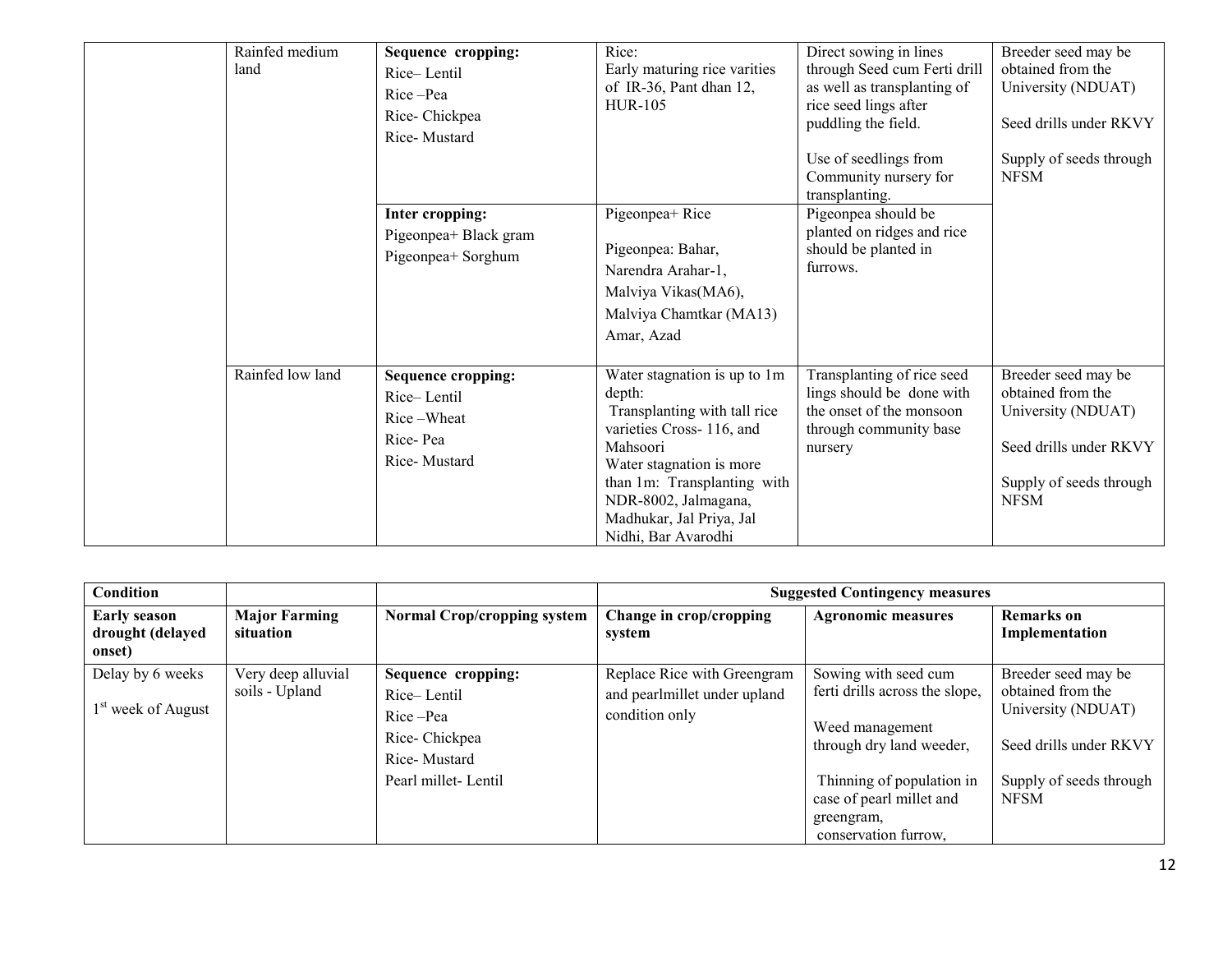|                        |                                                                                                                                                 |                                                                                                                                | Intercultivation.                                                                                                                                                                                                                                                                                                                                                                                             |                                                                                                                                    |
|------------------------|-------------------------------------------------------------------------------------------------------------------------------------------------|--------------------------------------------------------------------------------------------------------------------------------|---------------------------------------------------------------------------------------------------------------------------------------------------------------------------------------------------------------------------------------------------------------------------------------------------------------------------------------------------------------------------------------------------------------|------------------------------------------------------------------------------------------------------------------------------------|
|                        | Inter cropping:<br>Pigeonpea+ Pearl millet<br>Pigeonpea+Sorghum<br>Pigeonpea+Blackgram                                                          | Intercropping of Pigeonpea+<br>Pearl millet                                                                                    | Sowing of pigeonpea +<br>pearl millet on ridges<br>Wider spacing of Pigeon<br>pea at 90cm and normal<br>spacing of<br>Pearl millet at 45 cm                                                                                                                                                                                                                                                                   |                                                                                                                                    |
| Rainfed medium<br>land | Sequence cropping:<br>Rice-Lentil<br>Rice-Pea<br>Rice-Chickpea<br>Rice-Mustard<br>Inter cropping:<br>Pigeonpea+ Blackgram<br>Pigeonpea+ Sorghum | Replace rice with greengram<br>Chickpea and pearl millet<br>Under upland Condition Only<br>Intercropping of Pigeonpea+<br>Rice | Sowing with seed cum<br>ferti drills across the slope,<br>weed management<br>through dry land weeder,<br>Thinning of population in<br>case of pearl millet and<br>greengram, Chickpea,<br>Conservation furrow,<br>Intercultivation<br>Surface water management<br>Sowing of pigeonpea +<br>rice on ridge and furrow<br>system<br>Wider spacing of Pigeon<br>pea at 90cm and normal<br>spacing of rice at 30cm | Breeder seed may be<br>obtained from the<br>University (NDUAT)<br>Seed drills under RKVY<br>Supply of seeds through<br><b>NFSM</b> |
| Rainfed low land       | Sequence cropping:<br>Rice-Lentil<br>Rice-Wheat<br>Rice-Pea<br>Rice-Mustard                                                                     | Water stagnation is up to 1m<br>depth:<br>Transplanting with tall rice<br>varieties Cross-116, and<br>Masoori                  | Transplanting of rice seed<br>lings should be completed<br>before 10 <sup>th</sup> of August<br>through community base<br>nursery                                                                                                                                                                                                                                                                             | Breeder seed may be<br>obtained from the<br>University (NDUAT)<br>Seed drills under RKVY<br>Supply of seeds through<br><b>NFSM</b> |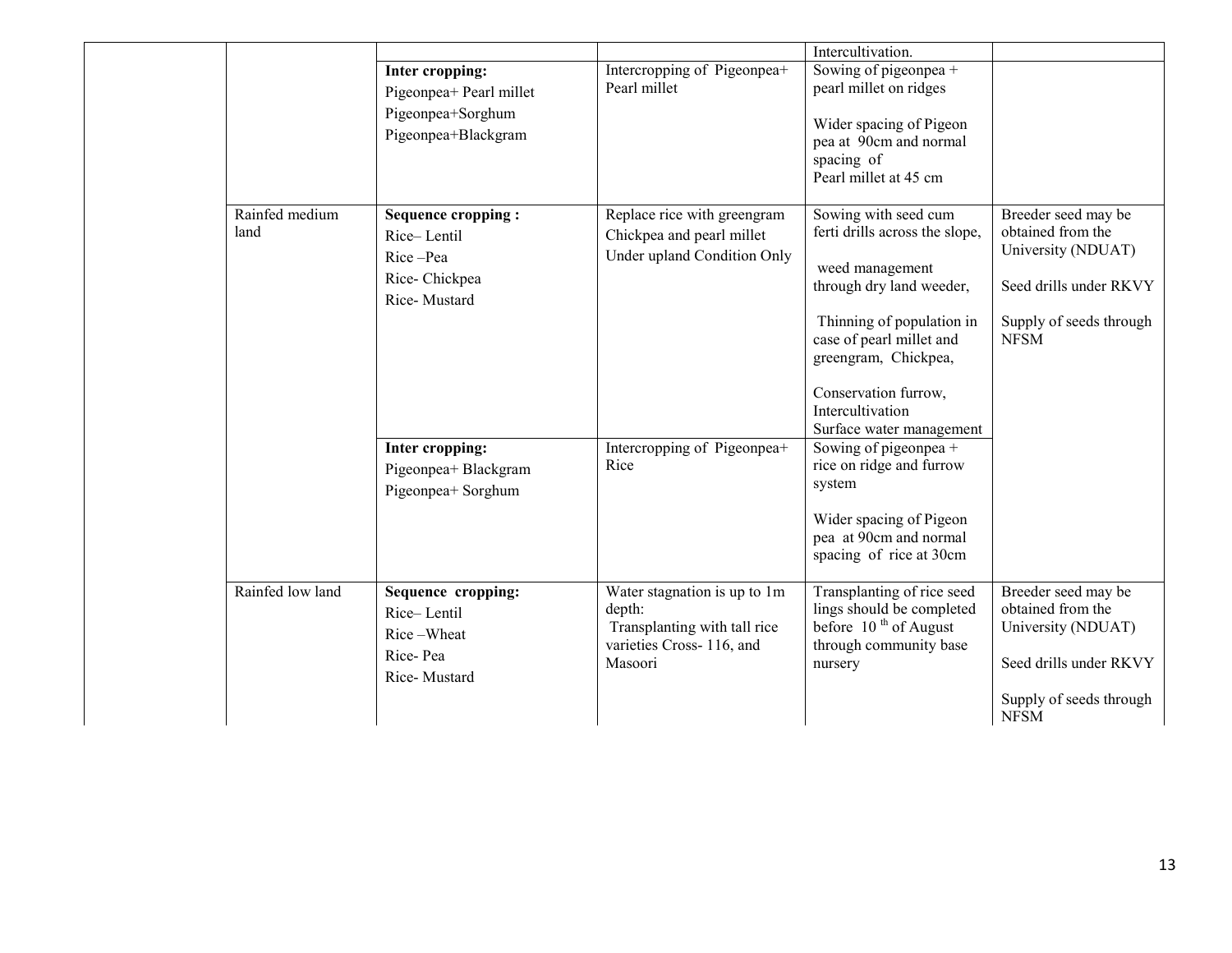| <b>Condition</b>                                   |                                      |                                                                                                      | <b>Suggested Contingency measures</b>                                                                                                                                     |                                                                                                                                                                                         |                                                                                                                                    |  |
|----------------------------------------------------|--------------------------------------|------------------------------------------------------------------------------------------------------|---------------------------------------------------------------------------------------------------------------------------------------------------------------------------|-----------------------------------------------------------------------------------------------------------------------------------------------------------------------------------------|------------------------------------------------------------------------------------------------------------------------------------|--|
| <b>Early season</b><br>drought (delayed<br>onset)  | <b>Major Farming</b><br>situation    | <b>Normal Crop/cropping system</b>                                                                   | Change in crop/cropping<br>system                                                                                                                                         | <b>Agronomic measures</b>                                                                                                                                                               | <b>Remarks</b> on<br>Implementation                                                                                                |  |
| Delay by 8 weeks<br>3 <sup>rd</sup> week of August | Very deep alluvial<br>soils - Upland | Sequence cropping:<br>Rice-Lentil<br>Rice-Pea<br>Rice-Chickpea<br>Rice-Mustard<br>Pearlmillet-Lentil | Sowing of pearl millet for grain<br>and fodder purposes Under<br>upland Condition Only<br>Pearl millet: WCC 75, Raj 171,<br>Pusa 23, Pusa -322 ICMH-451                   | Weed management<br>through dryland weeder<br>Thinning of population<br>in case of pearl millet<br>grown for grain purpose<br>only                                                       | Breeder seed may be<br>obtained from the<br>University (NDUAT)<br>Seed drills under RKVY<br>Supply of seeds through<br><b>NFSM</b> |  |
|                                                    |                                      | Inter cropping:<br>Pigeonpea+ Pearl millet<br>Pigeonpea+Sorghum<br>Pigeonpea+Blackgram               | Intercropping of pigeonpea +<br>pearl millet                                                                                                                              | Sowing of pigeonpea +<br>pearl millet on ridges<br>Wider spacing of Pigeon<br>pea at 90cm and Pearl<br>millet at 45 cm                                                                  |                                                                                                                                    |  |
|                                                    | Rainfed medium<br>land               | <b>Sequence cropping:</b><br>Rice-Lentil<br>Rice-Pea<br>Rice-Chickpea<br>Rice-Mustard                | Early maturing rice varieties of<br>medium height, such as, IR-<br>36, Pant dhan 12 and HUR-105                                                                           | Direct sowing of rice<br>varieties may be replaced<br>by transplanting of rice<br>seed lings after puddling<br>the field. Community<br>nursery may be utilized<br>for the transplanting | Breeder seed may be<br>obtained from the<br>University (NDUAT)<br>Seed drills under RKVY<br>Supply of seeds through                |  |
|                                                    |                                      | Inter cropping system<br>Pigeonpea+ Blackgram<br>Pigeonpea+ Sorghum                                  | Intercropping of Pigeon pea +<br>pearl millet and Pigeon pea +<br>green gram/Black gram                                                                                   | Sowing of pigeon pea $+$<br>pearl millet on ridges<br>Wider spacing of Pigeon<br>pea 90cm and<br>Pearl millet at 45 cm                                                                  | <b>NFSM</b>                                                                                                                        |  |
|                                                    | Rainfed low land                     | Sequence cropping:<br>Rice-Lentil<br>Rice-Wheat<br>Rice-Pea<br>Rice-Mustard                          | Tall rice varieties Cross-116<br>and Mahsoori may be<br>transplanted with the onset of<br>first shower in the area where<br>natural water logging is up to<br>1m in depth | Transplating of rice seed<br>lings should be<br>completed before 25 <sup>th</sup> of<br>August through<br>community best nursery                                                        | Breeder seed may be<br>obtained from the<br>University (NDUAT)<br>Seed drills under RKVY<br>Supply of seeds through<br><b>NFSM</b> |  |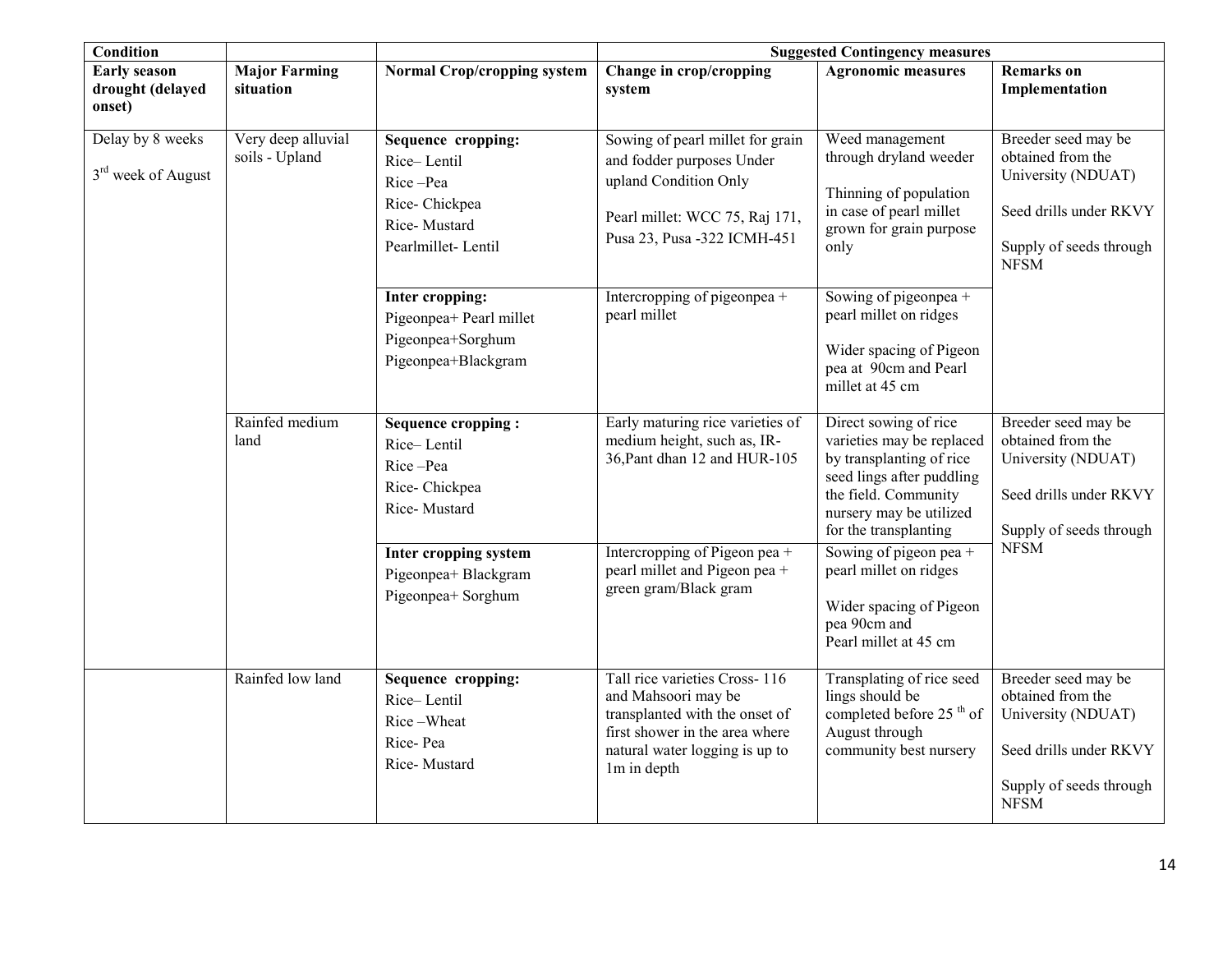| <b>Condition</b>                                                                                                   |                                      |                                                                                                                                                        | <b>Suggested Contingency measures</b>                                                                                                                                                                                                                                                                                         |                                                                                                                                 |                                     |
|--------------------------------------------------------------------------------------------------------------------|--------------------------------------|--------------------------------------------------------------------------------------------------------------------------------------------------------|-------------------------------------------------------------------------------------------------------------------------------------------------------------------------------------------------------------------------------------------------------------------------------------------------------------------------------|---------------------------------------------------------------------------------------------------------------------------------|-------------------------------------|
| Early season drought<br>(Normal onset)                                                                             | <b>Major Farming</b><br>situation    | <b>Normal Crop/cropping</b><br>system                                                                                                                  | Crop management                                                                                                                                                                                                                                                                                                               | Soil nutrient &<br>moisture conservation<br>measues                                                                             | <b>Remarks</b> on<br>Implementation |
| Normal onset followed<br>by 15-20 days dry spell<br>after sowing leading to<br>poor germination/crop<br>stand etc. | Very deep alluvial<br>soils - Upland | <b>Sequence cropping:</b><br>Rice-Lentil<br>Rice-Pea<br>Rice-Chickpea<br>Rice-Mustard<br>Pearl millet-Lentil                                           | Use of drought tolerant rice<br>variety (NDR 97, Vandana<br>and Govind) Shushk Samrat<br>Gap filling or re-sowing of<br>crop, as per need<br>Use of dust mulch/straw<br>mulch<br>Inter row harrowing                                                                                                                          | Use of additional N<br>$@10$ kg/ha<br>Conservation furrow                                                                       |                                     |
|                                                                                                                    |                                      | Inter cropping:<br>Pigeonpea+ Pearl millet<br>Pigeonpea+Sorghum<br>Pigeonpea+Blackgram                                                                 | Earthting up of Pigeonpea,<br>Thinning to maintain proper<br>distance between the plants,<br>Gap filling and re-sowing of<br>crops as per need                                                                                                                                                                                | Conservation tillage,<br>Spray of 2% urea as<br>foliar application                                                              |                                     |
|                                                                                                                    | Rainfed medium<br>land               | Sequence cropping:<br>Rice-Lentil<br>Rice-Pea<br>Rice-Chickpea<br>Rice-Mustard<br><b>Inter cropping:</b><br>Pigeonpea+ Blackgram<br>Pigeonpea+ Sorghum | Gap filling or re-sowing<br>of crops if needed.<br>Transplanting of rice<br>seedlings from community<br>nursery<br>Use of dust mulch/straw<br>mulch,<br>Inter-row harrowing<br>Earthting up of Pigeonpea,<br>Thinning to maintain proper<br>distance between the plants,<br>Gap filling and re-sowing of<br>crops as per need | Use of additional N<br>$@10$ kg/ha<br>Conservation furrow<br>Conservation tillage,<br>Spray of 2% urea as<br>foliar application |                                     |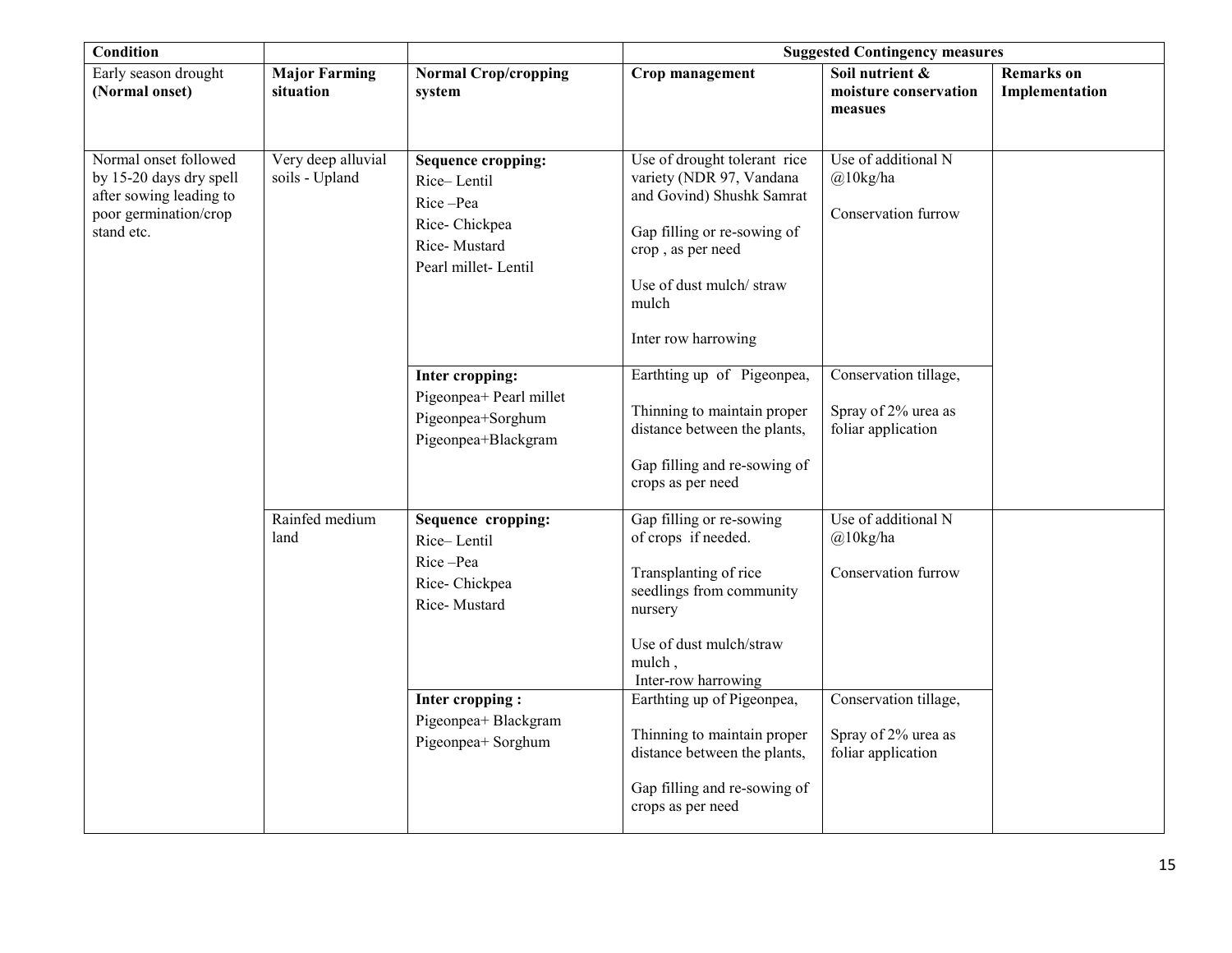| Rainfed low land | Sequence cropping:<br>Rice-Lentil      | Gap filling or re-sowing of<br>crop, as per need.                                             | Use of additional N<br>$@10$ kg/ha |
|------------------|----------------------------------------|-----------------------------------------------------------------------------------------------|------------------------------------|
|                  | Rice-Wheat<br>Rice-Pea<br>Rice-Mustard | Use of dust mulch/straw<br>mulch                                                              | Conservation furrow                |
|                  |                                        | Re transplanting of rice<br>seedlings from community<br>nursery as an when rains<br>received. |                                    |

| <b>Condition</b>                                                                                 |                                         |                                                                                                       | <b>Suggested Contingency measures</b>                                                         |                                                                                                       |                                     |  |
|--------------------------------------------------------------------------------------------------|-----------------------------------------|-------------------------------------------------------------------------------------------------------|-----------------------------------------------------------------------------------------------|-------------------------------------------------------------------------------------------------------|-------------------------------------|--|
| Mid season drought<br>(long dry spell,<br>consecutive 2 weeks<br>rainless $(>2.5$ mm)<br>period) | <b>Major Farming</b><br>situation       | <b>Normal Crop/cropping</b><br>system                                                                 | Crop management                                                                               | Soil nutrient & moisture<br>conservation measures                                                     | <b>Remarks</b> on<br>Implementation |  |
| At vegetative stage                                                                              | Very deep<br>alluvial soils -<br>Upland | Sequence cropping:<br>Rice-Lentil<br>Rice-Pea<br>Rice-Chickpea<br>Rice-Mustard<br>Pearl millet-Lentil | Life saving irrigation, if<br>possible<br>Dust/straw mulch<br>Thinning<br>Inter row tilthing  | Use of additional N $@10$ kg/ha,<br>Spray of 2% urea as foliar<br>application,<br>Conservation furrow |                                     |  |
|                                                                                                  |                                         | Inter cropping:<br>Pigeonpea+ Pearl millet<br>Pigeonpea+Sorghum<br>Pigeonpea+Blackgram                | Earthting up of<br>Pigeonpea<br>Thinning to maintain<br>proper distance between<br>the plants | Conservation tillage,<br>Spray of 2% urea as foliar<br>application                                    |                                     |  |
|                                                                                                  | Rainfed medium<br>land                  | Sequence cropping:<br>Rice-Lentil<br>Rice-Pea<br>Rice-Chickpea<br>Rice-Mustard                        | Life saving irrigation, if<br>possible<br>Dust/straw mulch<br>Thinning<br>Inter row tilthing  | Use of additional N $@10$ kg/ha,<br>Spray of 2% urea as foliar<br>application,<br>Conservation furrow |                                     |  |
|                                                                                                  |                                         | Inter cropping:<br>Pigeon pea+ Blackgram                                                              | Earthting up of<br>Pigeonpea<br>Thinning to maintain                                          | Conservation tillage<br>Spray of 2% urea as foliar<br>application                                     |                                     |  |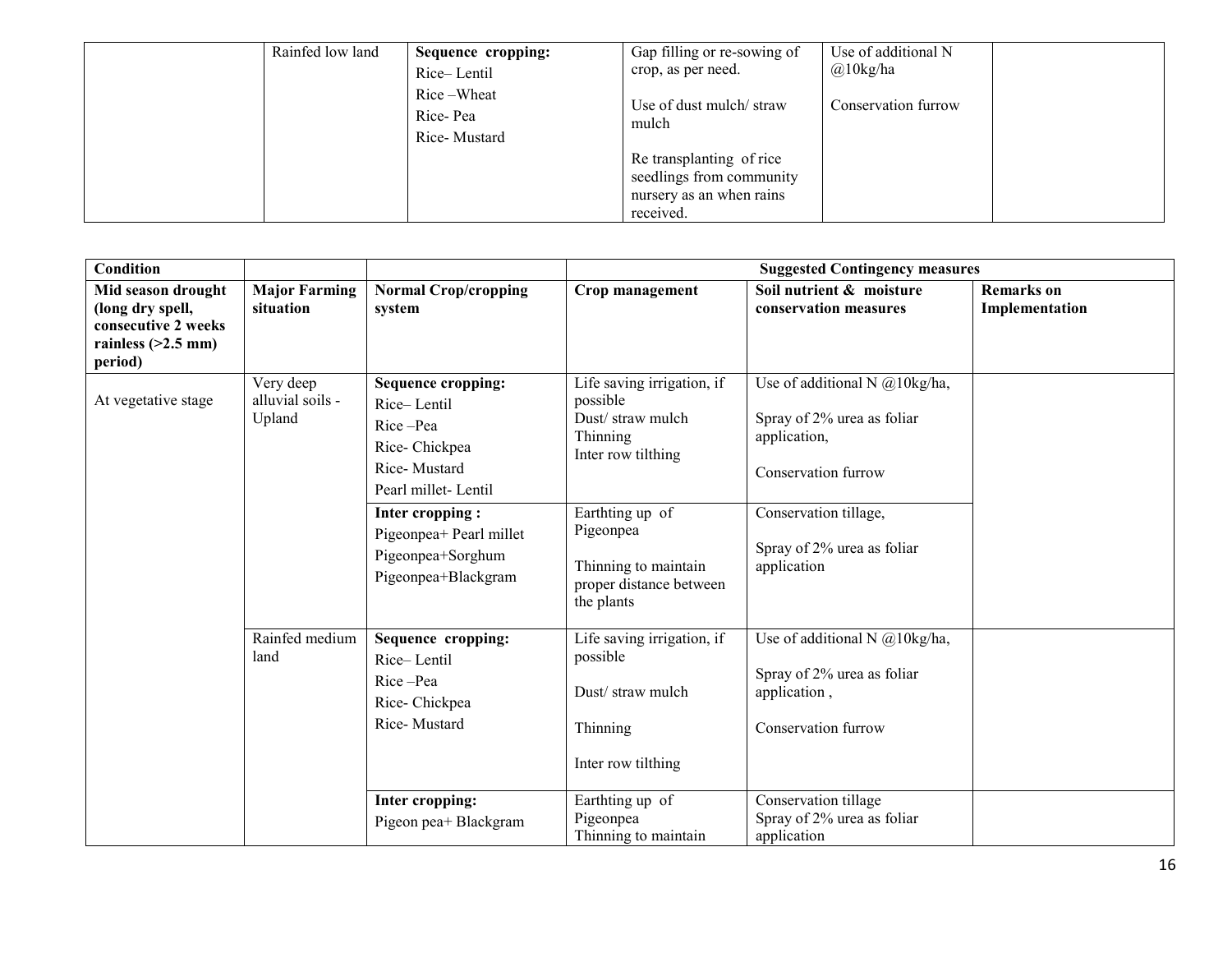|          | Pigeon pea+ Sorghum                                                                | proper distance between<br>the plants,<br>Gap filling and re-sowing<br>of crops as per need |                                                                                                     |  |
|----------|------------------------------------------------------------------------------------|---------------------------------------------------------------------------------------------|-----------------------------------------------------------------------------------------------------|--|
| Low land | <b>Sequence cropping:</b><br>Rice-Lentil<br>Rice-Wheat<br>Rice-Pea<br>Rice-Mustard | Life saving irrigation if<br>possible<br>Dust/straw mulch<br>Thinning                       | Use of additional N $@10$ kg/ha<br>Spray of 2% urea as foliar<br>application<br>Conservation furrow |  |
|          |                                                                                    | Inter row tilthing                                                                          |                                                                                                     |  |

| Condition                                 |                                      |                                                                                                                                                                                                 | <b>Suggested Contingency measures</b>                                                                                                                                                                                      |                                                                                                                                      |                                      |  |
|-------------------------------------------|--------------------------------------|-------------------------------------------------------------------------------------------------------------------------------------------------------------------------------------------------|----------------------------------------------------------------------------------------------------------------------------------------------------------------------------------------------------------------------------|--------------------------------------------------------------------------------------------------------------------------------------|--------------------------------------|--|
| Mid season<br>drought (long dry<br>spell) | <b>Major Farming</b><br>situation    | <b>Normal Crop/cropping system</b>                                                                                                                                                              | Crop management                                                                                                                                                                                                            | Soil nutrient &<br>moisture conservation<br>measures                                                                                 | <b>Remarks</b> on<br>Implementation  |  |
| At flowering/<br>fruiting stage           | Very deep alluvial<br>soils - Upland | Sequence cropping:<br>Rice-Lentil<br>Rice-Pea<br>Rice-Chickpea<br>Rice-Mustard<br>Pearl millet-Lentil<br>Inter cropping:<br>Pigeonpea+ Pearl millet<br>Pigeonpea+Sorghum<br>Pigeonpea+Blackgram | Life saving irrigation If<br>possible<br>Harvest pearl millet and<br>sorghum for fodder purposes<br>Harvest Black gram after first<br>picking<br>If there is no winter rain, give<br>light irrigation to Pigeonpea<br>crop | 1) Spraying of 2% urea<br>as foliar application.<br>2) KCl Spray<br>1) Spraying of 2% urea<br>as foliar application.<br>2) KCl Spray | Linkage to NREGS $\&$<br><b>CLDP</b> |  |
|                                           | Rainfed medium<br>land               | Sequence cropping:<br>Rice-Lentil<br>Rice-Pea<br>Rice-Chickpea                                                                                                                                  | Life saving irrigation to rice -<br>one or two depending<br>upon availability of water in<br>canal                                                                                                                         | 1) Spraying of 2% urea<br>as foliar application.<br>2) KCl Spray                                                                     | Linkage to NREGS $&$<br><b>CLDP</b>  |  |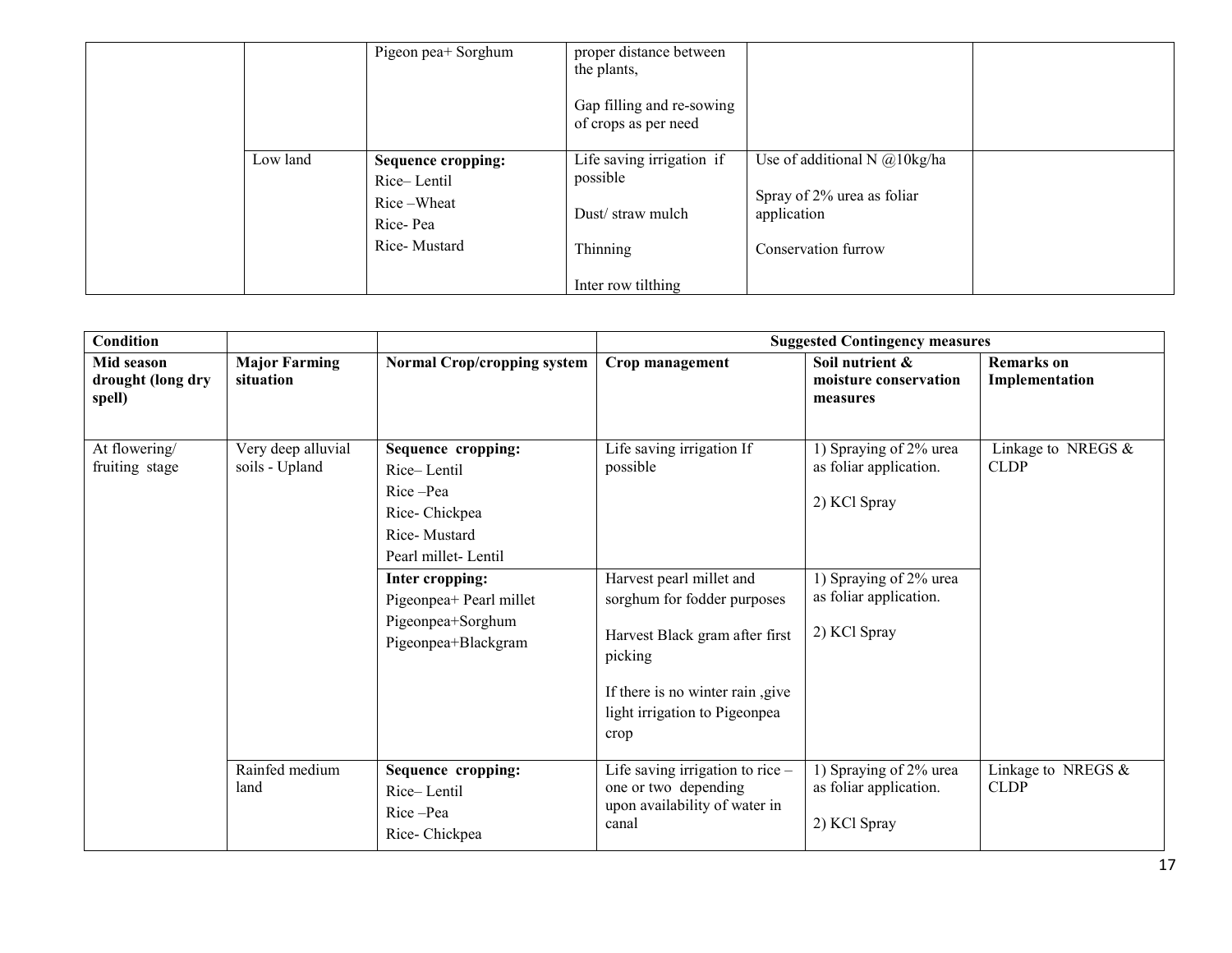|                  | Rice-Mustard                                                                       |                                                                                                                                                                                   |                                                                                                                                                                                                                                                        |  |
|------------------|------------------------------------------------------------------------------------|-----------------------------------------------------------------------------------------------------------------------------------------------------------------------------------|--------------------------------------------------------------------------------------------------------------------------------------------------------------------------------------------------------------------------------------------------------|--|
|                  | <b>Inter cropping:</b><br>Pigeonpea+ Blackgram<br>Pigeonpea+ Sorghum               | Harvest pearl millet and<br>sorghum for fodder purposes<br>Harvest Black gram after first<br>picking<br>If there is no winter rain, give<br>light irrigation to Pigeonpea<br>crop | 1) Spraying of 2% urea<br>as foliar application.<br>2) KCl Spray                                                                                                                                                                                       |  |
| Rainfed low land | <b>Sequence cropping:</b><br>Rice-Lentil<br>Rice-Wheat<br>Rice-Pea<br>Rice-Mustard | Life saving irrigation, if<br>possible<br>Dust/straw mulch<br>Thinning<br>Interrow tilthing                                                                                       | Use of additional N<br>$@10$ kg/ha<br>Spray of 2% urea as<br>foliar application<br>Conservation furrow<br>of<br>Azetobactor/<br>Use<br>Azospirilum<br>Use of Blue Green Algee<br>$@12.5$ kg/ha after 3-4<br>days of transplanting<br>of rice seedlings |  |

| <b>Condition</b>                                            |                                      |                                                                                                              |                                                                                                              | <b>Suggested Contingency measures</b>                                                                           |                                     |
|-------------------------------------------------------------|--------------------------------------|--------------------------------------------------------------------------------------------------------------|--------------------------------------------------------------------------------------------------------------|-----------------------------------------------------------------------------------------------------------------|-------------------------------------|
| <b>Terminal drought</b><br>(Early withdrawal<br>of monsoon) | <b>Major Farming</b><br>situation    | <b>Normal Crop/cropping</b><br>system                                                                        | Crop management                                                                                              | Rabi Crop planning                                                                                              | <b>Remarks</b> on<br>Implementation |
|                                                             | Very deep alluvial<br>soils - Upland | <b>Sequence cropping:</b><br>Rice-Lentil<br>Rice-Pea<br>Rice-Chickpea<br>Rice-Mustard<br>Pearl millet-Lentil | Dust/straw mulch<br>Inter row tilthing<br>Defoliate older leaves<br>Harvesting at physiological<br>maturity. | Toria(Bhavani, T-9) /<br>Agati mustard may be<br>sown during last week<br>of September to middle<br>of October. | Linkage to NREGS &<br><b>CLDP</b>   |
|                                                             |                                      | Inter cropping:<br>Pigeonpea+ Pearl millet                                                                   | Harvesting of pearl millet,<br>1)<br>sorghum and black gram at                                               | 1) Spraying of 2% urea<br>as foliar application.                                                                |                                     |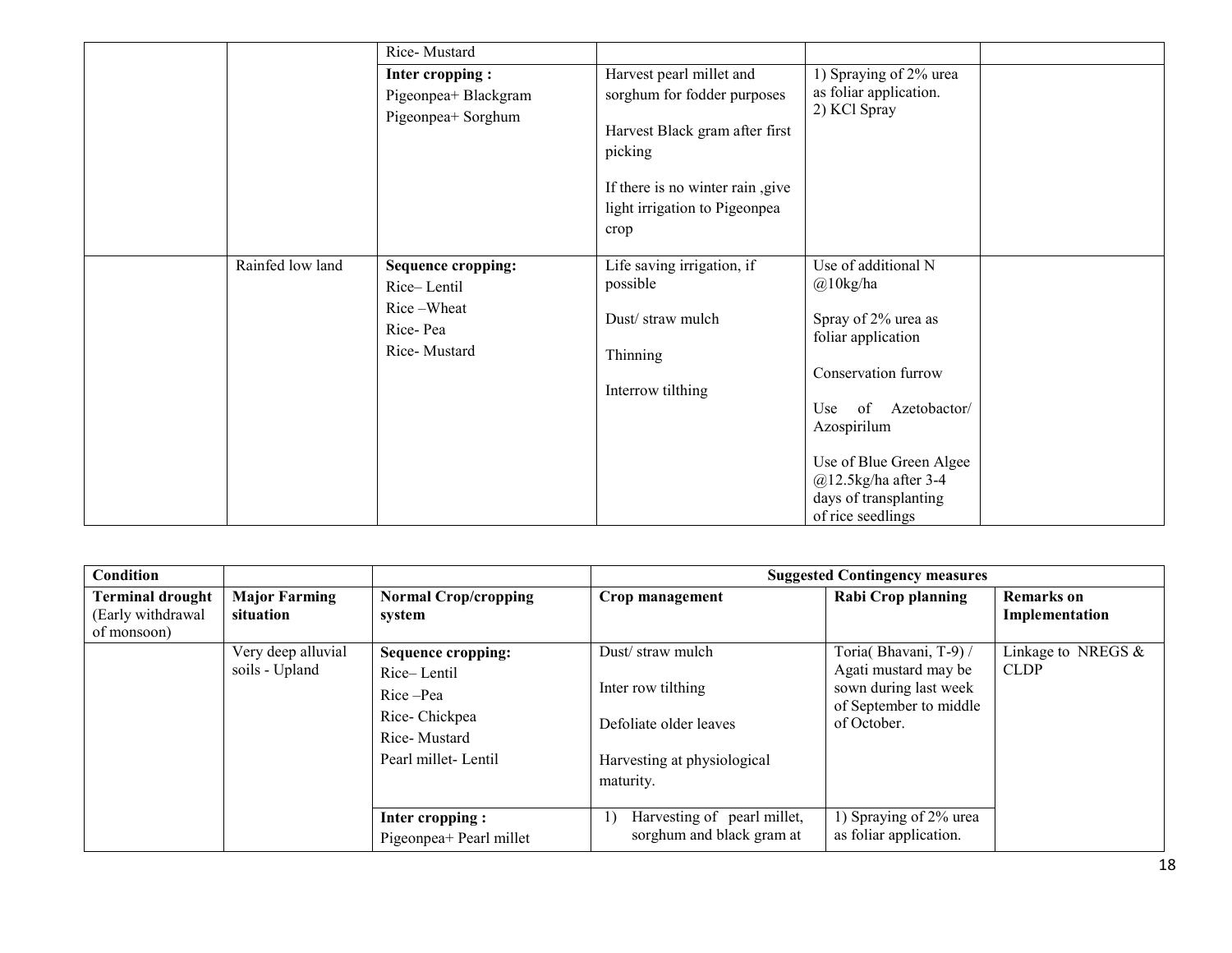|                        | Pigeonpea+Sorghum<br>Pigeonpea+Blackgram                                           | physiological maturity<br>Life saving irrigation,<br>2)<br>if possible to Pigeonpea<br>Harvesting of pearl millet for<br>3)<br>fodder purposes                                          | 2) KCl Spray                                                                                                                                                                                                                                                 |                                     |
|------------------------|------------------------------------------------------------------------------------|-----------------------------------------------------------------------------------------------------------------------------------------------------------------------------------------|--------------------------------------------------------------------------------------------------------------------------------------------------------------------------------------------------------------------------------------------------------------|-------------------------------------|
| Rainfed medium<br>land | Sequence cropping:<br>Rice-Lentil<br>Rice-Pea<br>Rice-Chickpea<br>Rice-Mustard     | Dust/straw mulch<br>Inter row tilthing<br>Defoliate older leaves<br>Harvesting at physiological<br>maturity.                                                                            | Toria(Bhavani, T-9)<br>/Agati mustard may be<br>sown during last week<br>of September to middle<br>of October.                                                                                                                                               | Linkage to NREGS $&$<br><b>CLDP</b> |
|                        | Inter cropping system<br>Pigeonpea+ Blackgram<br>Pigeonpea+ Sorghum                | Harvesting at physiological<br>$\left( \frac{1}{2} \right)$<br>maturity<br>2) Life saving irrigation,<br>if possible to Pigeonpea<br>Harvesting of sorghum for<br>3)<br>fodder purposes | 1) Spraying of 2% urea<br>as foliar application.<br>2) KCl Spray                                                                                                                                                                                             |                                     |
| Rainfed low land       | <b>Sequence cropping:</b><br>Rice-Lentil<br>Rice-Wheat<br>Rice-Pea<br>Rice-Mustard | Dust/straw mulch<br>Inter row tilthing<br>Defoliate older leaves<br>Harvesting at physiological<br>maturity.                                                                            | of<br>Use<br>Azetobactor/<br>Azospirilum,<br>Use of Blue Green<br>Algae @12.5kg/ha after<br>3-4days of transplanting<br>of rice seedlings.<br>Toria(Bhavani, T-9)<br>/Agati mustard may be<br>sown during last week<br>of September to middle<br>of October. |                                     |

#### 2.1.2Drought - Irrigated situation

| ondition!<br>$\sim$ |                  |                           | Suggested<br>. Contingency<br>measures |                           |                |  |
|---------------------|------------------|---------------------------|----------------------------------------|---------------------------|----------------|--|
|                     | Maior<br>Farming | Normal<br>r Crop/cropping | Change in crop/cropping                | <b>Agronomic measures</b> | Remarks on     |  |
|                     | situation        | system                    | system                                 |                           | Implementation |  |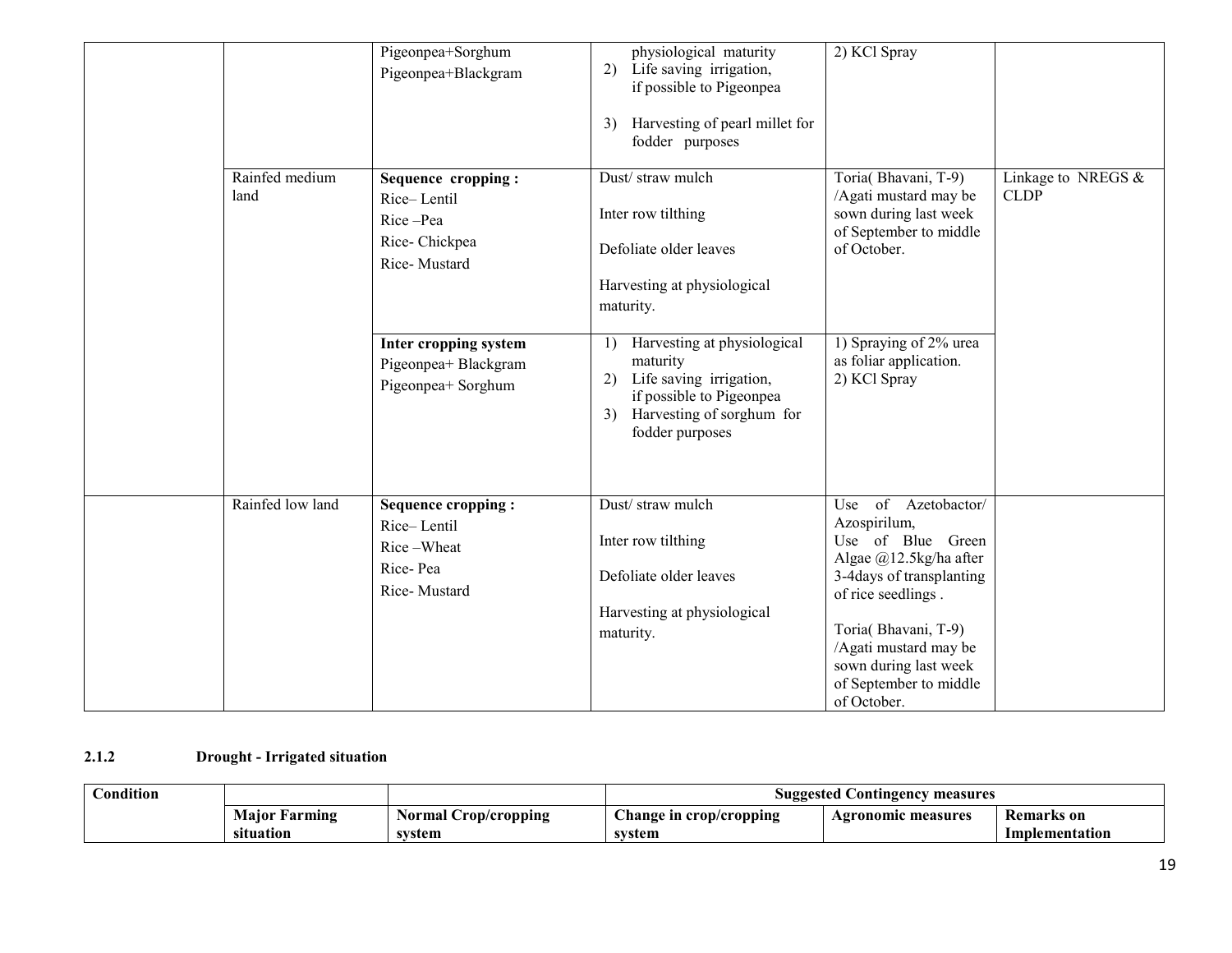| <b>Condition</b>                                             |                                            | <b>Suggested Contingency measures</b>                                                                     |                                                                                                                                                                                                                                                                                          |                                                                                                                                                                                                   |                                                                                                                                              |
|--------------------------------------------------------------|--------------------------------------------|-----------------------------------------------------------------------------------------------------------|------------------------------------------------------------------------------------------------------------------------------------------------------------------------------------------------------------------------------------------------------------------------------------------|---------------------------------------------------------------------------------------------------------------------------------------------------------------------------------------------------|----------------------------------------------------------------------------------------------------------------------------------------------|
|                                                              | <b>Major Farming</b><br>situation          | <b>Normal Crop/cropping</b><br>system                                                                     | Change in crop/cropping<br>system                                                                                                                                                                                                                                                        | <b>Agronomic measures</b>                                                                                                                                                                         | <b>Remarks</b> on<br>Implementation                                                                                                          |
| Delayed release of<br>water in canals due<br>to low rainfall | Very deep alluvial<br>soils<br>Medium land | Sequence cropping:<br>Rice-Lentil<br>Rice-Wheat<br>Rice-Pea<br>Rice-Mustard<br>Pearl millet-Lentil        | Short duration rice varieties-<br>NDR 97, Ratna, Narendra 118,<br>Narendra 97, Pant Dhan-12, IR<br>36, HUR 105, Induri Sambha<br>HUR 2-1 HUR-3022 to be<br>grown under aerobic condition.<br>Sowing of Pearlmillet on<br>ridges.                                                         | Community nursery,<br>Direct seeding in small<br>beds. Use of micro-<br>irrigation systems viz.<br>sprinkler & sub-surface<br>irrigation.                                                         | Breeders seed will be<br>supplied by BHU and<br>NDAUT, Faizabad.<br>Seed drills RKVY and<br>supply of seeds NFSM<br>Ridger from U.P. agro    |
|                                                              |                                            | Inter cropping:<br>Pigeonpea+ Pearl millet<br>Pigeonpea+Sorghum<br>Pigeonpea+Blackgram                    | Intercropping of pigeonpea +<br>Pearl millet and Pigeon pea<br>+rice under aerobic conditions<br>only                                                                                                                                                                                    | Sowing of pigeonpea +<br>pearl millet on ridges<br>Wider spacing of Pigeon<br>pea at 90cm and normal<br>spacing of pearl millet i.<br>e. 30 cm for dwarf and<br>45 cm for tillering<br>genotypes. | industries.                                                                                                                                  |
|                                                              | Very deep alluvial<br>soils - Low land     | Sequence cropping:<br>Rice-Lentil<br>Rice-Wheat<br>Rice-Pea<br>Rice-Mustard                               | Water stagnation up to 1 m:<br>Transplanting with tall rice<br>varieties such as Cross-116,<br>and Mahsoori<br>When water stagnation is more<br>than 1 m: Transplanting with<br>tall rice varieties such as NDR-<br>8002, Jalmagana, Madhukar,<br>Jal Priya, Jal Nidhi & Bar<br>Avarodhi | Transplanting of rice<br>seedlings should be<br>completed before 15 <sup>th</sup><br>of July through<br>community base nursery                                                                    | Breeder seed may be<br>obtained from the<br>University (NDUAT)<br>Seed drills under<br><b>RKVY</b><br>Supply of seeds through<br><b>NFSM</b> |
| Limited release of<br>water in canals due<br>to low rainfall | Canal irrigated<br>Medium land             | <b>Sequence cropping:</b><br>Rice-Lentil<br>Rice-Wheat<br>Rice-Pea<br>Rice-Mustard<br>Pearl millet-Lentil | Grow short duration aerobic<br>rice such as NDR 97, NDR 118<br>Govind, Vandana, Varanideep,<br>Susk Samrat & HUR 105<br>Desi & Composite varieties of<br>maize should be grown.                                                                                                          | Use of Rice seedlings<br>from Community<br>nursery,<br>Direct seeding in small<br>beds.<br>Use of micro-irrigation<br>systems viz. sprinkler &<br>sub-surface irrigation.                         | Breeders seed will be<br>supplied by BHU and<br>NDAUT, Faizabad.<br>Seed drills under<br>RKVY and supply of<br>seeds through NFSM            |
|                                                              |                                            | Inter cropping:<br>Pigeonpea+ Pearl millet                                                                | Intercropping of pigeonpea +<br>Pearl millet and Pigeonpea +                                                                                                                                                                                                                             | Sowing of pigeon pea $+$<br>pearl millet on ridges                                                                                                                                                |                                                                                                                                              |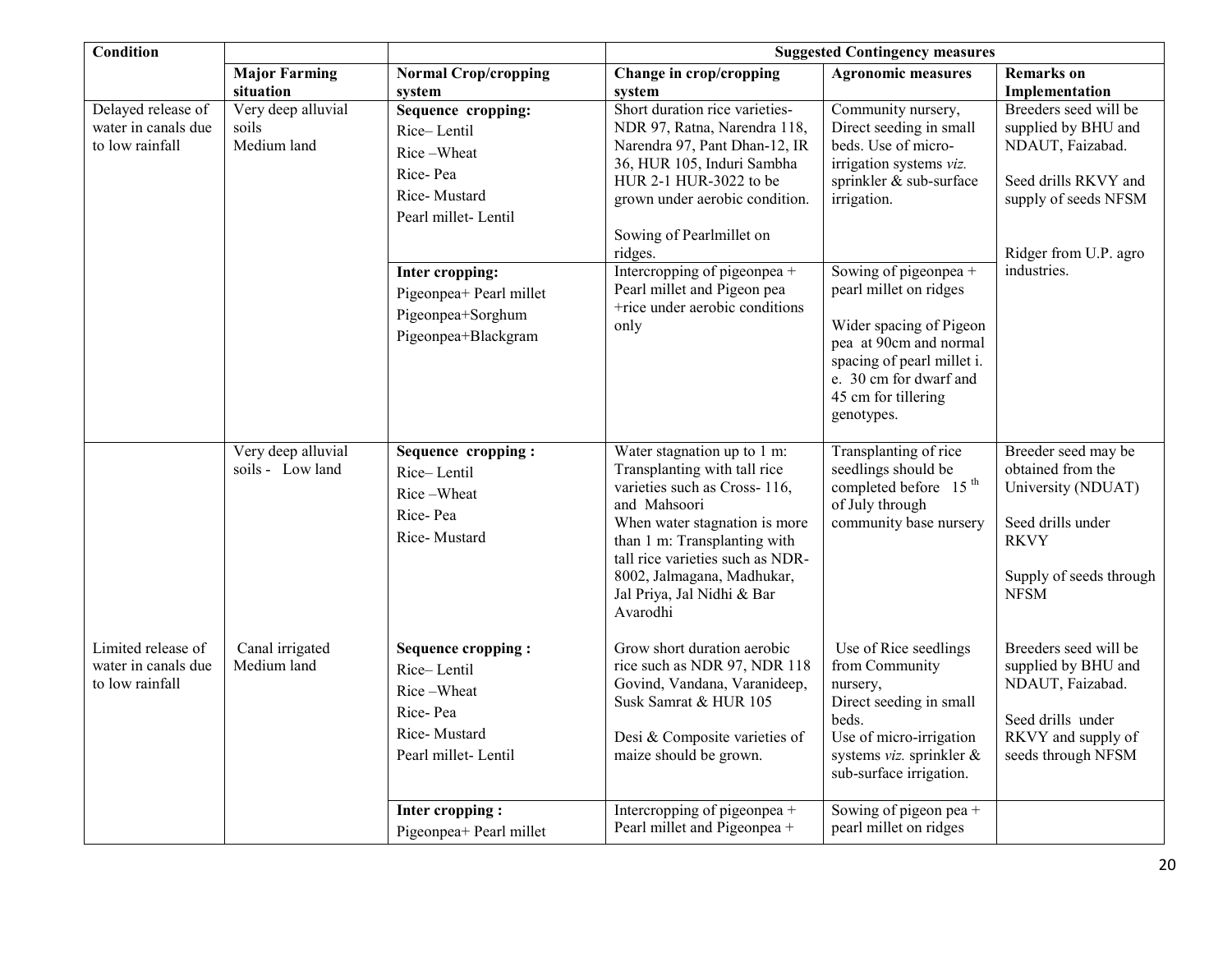| <b>Condition</b>                                                                       |                                           |                                                                                                    | <b>Suggested Contingency measures</b>                                                                                                                                                                                                                                                    |                                                                                                                                                                                                |                                                                                                                                              |  |
|----------------------------------------------------------------------------------------|-------------------------------------------|----------------------------------------------------------------------------------------------------|------------------------------------------------------------------------------------------------------------------------------------------------------------------------------------------------------------------------------------------------------------------------------------------|------------------------------------------------------------------------------------------------------------------------------------------------------------------------------------------------|----------------------------------------------------------------------------------------------------------------------------------------------|--|
|                                                                                        | <b>Major Farming</b><br>situation         | <b>Normal Crop/cropping</b><br>system                                                              | Change in crop/cropping<br>system                                                                                                                                                                                                                                                        | <b>Agronomic measures</b>                                                                                                                                                                      | <b>Remarks</b> on<br>Implementation                                                                                                          |  |
|                                                                                        |                                           | Pigeonpea+Sorghum<br>Pigeonpea+Blackgram                                                           | rice under aerobic conditions<br>only                                                                                                                                                                                                                                                    | Wider spacing of Pigeon<br>pea 90cm and normal<br>spacing of pearl millet i.<br>e. 30 cm for dwarf and<br>45 cm for tillering<br>genotypes.                                                    |                                                                                                                                              |  |
|                                                                                        | Canal irrigated Low<br>land               | Sequence cropping:<br>Rice-Lentil<br>Rice-Wheat<br>Rice-Pea<br>Rice-Mustard                        | Water stagnation up to 1 m:<br>Transplanting with tall rice<br>varieties such as Cross-116,<br>and Mahsoori<br>When water stagnation is more<br>than 1 m: Transplanting with<br>tall rice varieties such as NDR-<br>8002, Jalmagana, Madhukar,<br>Jal Priya, Jal Nidhi & Bar<br>Avarodhi | Transplanting of rice<br>seed lings should be<br>completed before 15 <sup>th</sup><br>of July through<br>community base nursery                                                                | Breeder seed may be<br>obtained from the<br>University (NDUAT)<br>Seed drills under<br><b>RKVY</b><br>Supply of seeds through<br><b>NFSM</b> |  |
| Non release of<br>water in canals<br>under delayed<br>onset of monsoon<br>in catchment | Very deep alluvial<br>soils - Medium land | Sequence cropping;<br>Rice-Lentil<br>Rice-Wheat<br>Rice-Pea<br>Rice-Mustard<br>Pearl millet-Lentil | Shift to only aerobic rices.<br><b>OR</b><br>Rice may be replaced with<br>pulses (Green gram, black<br>gram), Oil seeds (sesame),<br>vegetables (lobiya, lady's<br>finger, brinjal, chillies)                                                                                            | Direct seeding in small<br>beds. Use of micro-<br>irrigation systems viz.<br>sprinkler & sub-surface<br>irrigation.                                                                            | Breeders seed will be<br>supplied by BHU and<br>NDAUT, Faizabad.<br>Seed drills under<br>RKVY and supply of<br>seeds through NFSM            |  |
|                                                                                        |                                           | Inter cropping:<br>Pigeonpea+ Pearl millet<br>Pigeonpea+Sorghum<br>Pigeonpea+Blackgram             | Intercropping of pigeonpea +<br>Pearl millet and Pigeonpea<br>+rice under aerobic conditions<br>only                                                                                                                                                                                     | Sowing of pigeonpea +<br>pearl millet on ridges<br>Wider spacing of Pigeon<br>pea 90cm and normal<br>spacing of pearl millet i.<br>e. 30 cm for dwarf and<br>45 cm for tillering<br>genotypes. | Ridger from U.P. agro<br>industries.                                                                                                         |  |
|                                                                                        | Canal irrigated Low<br>land               | Sequence cropping:<br>Rice-Lentil<br>Rice-Wheat<br>Rice-Pea<br>Rice-Mustard                        | Water stagnation up to 1 m:<br>Transplanting with tall rice<br>varieties such as Cross-116,<br>and Mahsoori<br>When water stagnation is more<br>than 1 m: Transplanting with<br>tall rice varieties such as NDR-<br>8002, Jalmagana, Madhukar,                                           | If there is no proper<br>germination, gap filling<br>may be done from<br>community based<br>nursery.                                                                                           | Breeder seed may be<br>obtained from the<br>University (NDUAT)<br>Seed drills under<br><b>RKVY</b><br>Supply of seeds through                |  |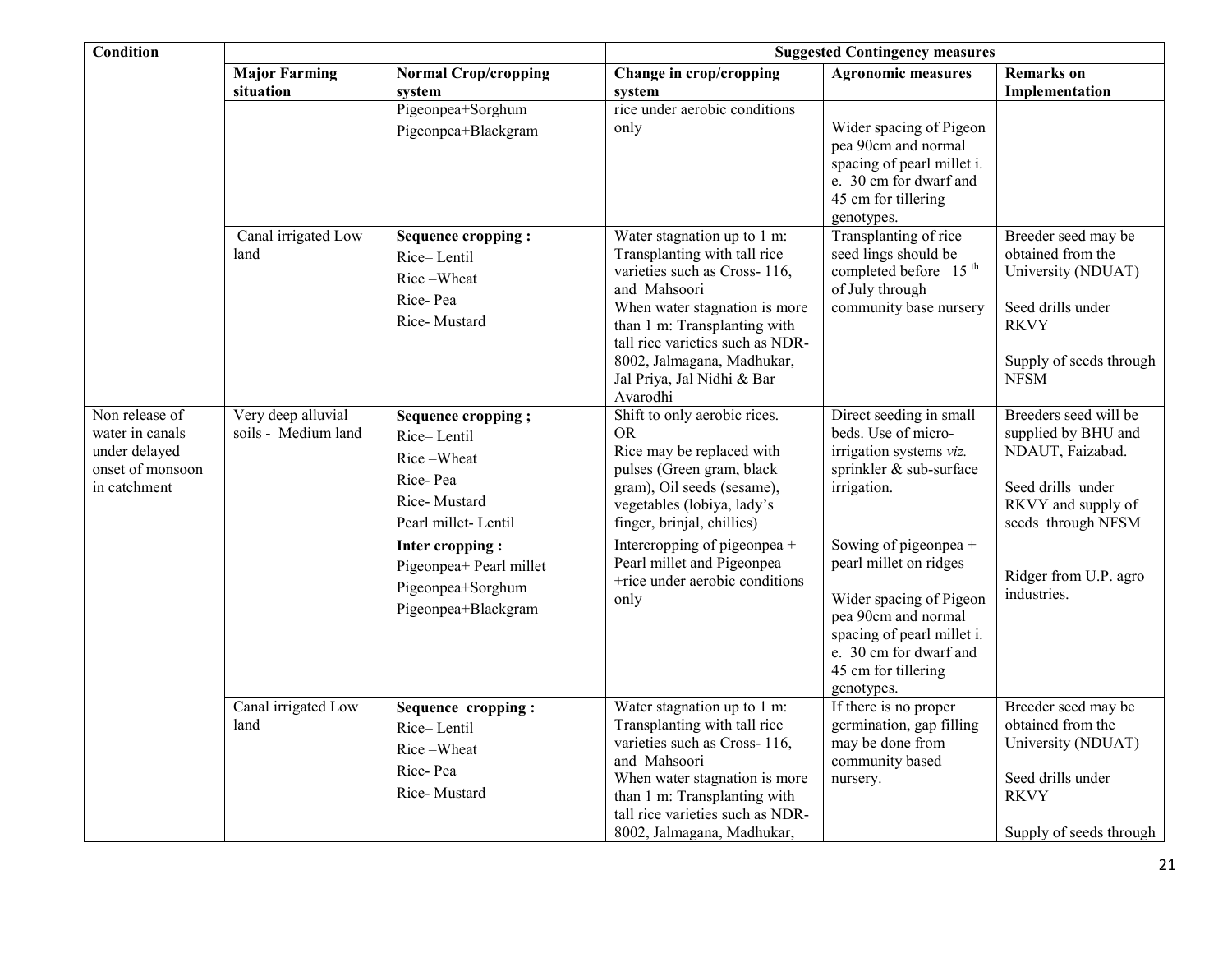| Condition |                      |                      | <b>Suggested Contingency measures</b> |                    |                |  |
|-----------|----------------------|----------------------|---------------------------------------|--------------------|----------------|--|
|           | <b>Major Farming</b> | Normal Crop/cropping | Change in crop/cropping               | Agronomic measures | Remarks on     |  |
|           | situation            | svstem               | system                                |                    | Implementation |  |
|           |                      |                      | Jal Priya, Jal Nidhi & Bar            |                    | <b>NFSM</b>    |  |
|           |                      |                      | Avarodhi                              |                    |                |  |

|                                                                   | <b>Major Farming</b>                       | <b>Normal Crop/cropping</b>                                                                                                                                                                  | Change in crop/cropping                                                                                                                                                                                                                                                                   | <b>Agronomic measures</b>                                                                                                                                                                                                                                                                                                | <b>Remarks</b> on                                                                                                                                        |
|-------------------------------------------------------------------|--------------------------------------------|----------------------------------------------------------------------------------------------------------------------------------------------------------------------------------------------|-------------------------------------------------------------------------------------------------------------------------------------------------------------------------------------------------------------------------------------------------------------------------------------------|--------------------------------------------------------------------------------------------------------------------------------------------------------------------------------------------------------------------------------------------------------------------------------------------------------------------------|----------------------------------------------------------------------------------------------------------------------------------------------------------|
| Lack of inflows                                                   | situation                                  | system                                                                                                                                                                                       | system                                                                                                                                                                                                                                                                                    |                                                                                                                                                                                                                                                                                                                          | Implementation                                                                                                                                           |
| into tanks due to<br>insufficient<br>/delayed onset of<br>monsoon | Very deep alluvial<br>soils<br>Medium land | Sequence cropping:<br>Rice-Lentil<br>Rice-Wheat<br>Rice-Pea<br>Rice-Mustard<br>Pearl millet-Lentil<br>Inter cropping:<br>Pigeonpea+ Pearl millet<br>Pigeonpea+Sorghum<br>Pigeonpea+Blackgram | Shift to only aerobic rices.<br><b>OR</b><br>Rice may be replaced pulses<br>(Green gram, black gram), Oil<br>seeds (sesame), vegetables<br>(Cowpea, Bhendi, Brinjal,<br>Chillies)<br>Intercropping of pigeonpea +<br>Pearl millet and Pigeonpea<br>+rice under aerobic conditions<br>only | Direct seeding in small<br>beds. Use of micro-<br>irrigation systems viz.<br>sprinkler & sub-surface<br>irrigation.<br>Sowing of pigeonpea +<br>pearl millet on ridges<br>Wider spacing of Pigeon<br>pea at 90cm and normal<br>spacing of pearl millet i.<br>e. 30 cm for dwarf and<br>45 cm for tillering<br>genotypes. | Breeders seed will be<br>supplied by BHU and<br>NDAUT, Faizabad.<br>Seed drills RKVY and<br>supply of seeds NFSM<br>Ridger from U.P. agro<br>industries. |
|                                                                   | Canal irrigated Low<br>land                | Sequence cropping:<br>Rice-Lentil<br>Rice-Wheat<br>Rice-Pea<br>Rice-Mustard                                                                                                                  | Water stagnation up to 1 m:<br>Transplanting with tall rice<br>varieties such as Cross-116,<br>and Mahsoori<br>When water stagnation is more<br>than 1 m: Transplanting with<br>tall rice varieties such as NDR-<br>8002, Jalmagana, Madhukar,<br>Jal Priya, Jal Nidhi & Bar<br>Avarodhi  | If there is no proper<br>germination, gap filling<br>may be done from<br>community based<br>nursery.<br>If there is no sufficient<br>population in the field<br>tillers may be separated<br>and re transplanted to<br>maintain the proper<br>population.                                                                 | Breeder seed may be<br>obtained from the<br>University (NDUAT)<br>Seed drills under<br><b>RKVY</b><br>Supply of seeds through<br><b>NFSM</b>             |

| $\complement$ ondition $\char`$ |                      |                             | <b>Suggested Contingency measures</b> |                         |                       |
|---------------------------------|----------------------|-----------------------------|---------------------------------------|-------------------------|-----------------------|
|                                 | <b>Major Farming</b> | <b>Normal Crop/cropping</b> | Change in crop/cropping               | Agronomic measures      | Remarks on            |
|                                 | situation            | system                      | system                                |                         | Implementation        |
| Insufficient                    | Very deep alluvial   | Sequence cropping;          | Shift to only aerobic rice or         | Direct seeding in small | Breeders seed will be |
|                                 | soils                |                             | Rice may be replaced pulses           | beds.                   | supplied by BHU and   |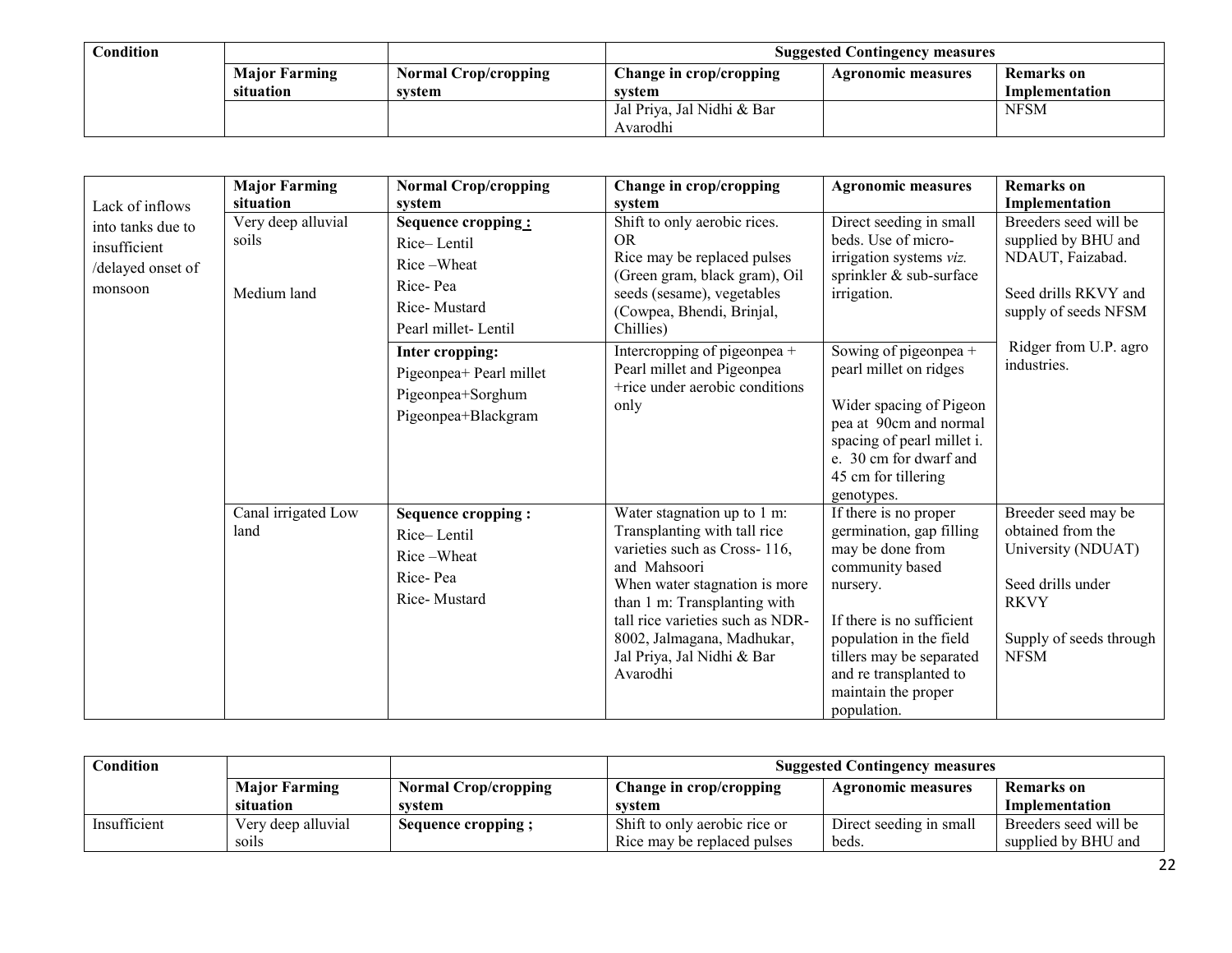| <b>Condition</b>                               |                                         |                                                                                        | <b>Suggested Contingency measures</b>                                                                                                                                                                                                                                                    |                                                                                                                                                                                                    |                                                                                                                                              |  |
|------------------------------------------------|-----------------------------------------|----------------------------------------------------------------------------------------|------------------------------------------------------------------------------------------------------------------------------------------------------------------------------------------------------------------------------------------------------------------------------------------|----------------------------------------------------------------------------------------------------------------------------------------------------------------------------------------------------|----------------------------------------------------------------------------------------------------------------------------------------------|--|
|                                                | <b>Major Farming</b><br>situation       | <b>Normal Crop/cropping</b><br>system                                                  | Change in crop/cropping<br>system                                                                                                                                                                                                                                                        | <b>Agronomic measures</b>                                                                                                                                                                          | <b>Remarks</b> on<br>Implementation                                                                                                          |  |
| groundwater<br>recharge due to low<br>rainfall | Medium land                             | Rice-Lentil<br>Rice-Wheat<br>Rice-Pea<br>Rice-Mustard<br>Pearl millet-Lentil           | (Green gram, black gram), Oil<br>seeds (sesame), vegetables<br>(Cowpea, Bhendi, Brinjal,<br>Chillies)                                                                                                                                                                                    | Use of micro-irrigation<br>systems viz. sprinkler &<br>sub-surface irrigation.                                                                                                                     | NDAUT, Faizabad.<br>Seed drills under<br>RKVY and supply of<br>seeds through NFSM                                                            |  |
|                                                |                                         | Inter cropping:<br>Pigeonpea+ Pearl millet<br>Pigeonpea+Sorghum<br>Pigeonpea+Blackgram | Intercropping of pigeonpea +<br>Pearl millet and Pigeonpea +<br>rice under aerobic conditions<br>only                                                                                                                                                                                    | Sowing of pigeonpea +<br>pearl millet on ridges<br>Wider spacing of Pigeon<br>pea at 90 cm and<br>normal spacing of pearl<br>millet i. e. 30 cm for<br>dwarf and 45 cm for<br>tillering genotypes. |                                                                                                                                              |  |
|                                                | Very deep alluvial<br>soils<br>Low land | Sequence cropping:<br>Rice-Lentil<br>Rice-Wheat<br>Rice-Pea<br>Rice-Mustard            | Water stagnation up to 1 m:<br>Transplanting with tall rice<br>varieties such as Cross-116,<br>and Mahsoori<br>When water stagnation is more<br>than 1 m: Transplanting with<br>tall rice varieties such as NDR-<br>8002, Jalmagana, Madhukar,<br>Jal Priya, Jal Nidhi & Bar<br>Avarodhi | Transplanting of rice<br>seedlings should be<br>completed before 15 <sup>th</sup><br>of July through<br>community base nursery                                                                     | Breeder seed may be<br>obtained from the<br>University (NDUAT)<br>Seed drills under<br><b>RKVY</b><br>Supply of seeds through<br><b>NFSM</b> |  |

#### 2.2: Unusual rains (untimely, unseasonal etc) (for both rainfed and irrigated situations)

| <b>Condition</b>                                                     | Suggested contingency measure |                                           |                                         |                      |
|----------------------------------------------------------------------|-------------------------------|-------------------------------------------|-----------------------------------------|----------------------|
| Continuous high rainfall in a short span<br>leading to water logging | <b>Vegetative stage</b>       | <b>Flowering stage</b>                    | Crop maturity stage                     | Post harvest         |
| Rice                                                                 | Provide drainage              | Proper bunding, drain out excess<br>water | Harvesting at physiological<br>maturity | Shift to safer place |
| Wheat                                                                | Provide drainage              | Proper bunding, drain out excess<br>water | Harvesting at physiological<br>maturity | Shift to safer place |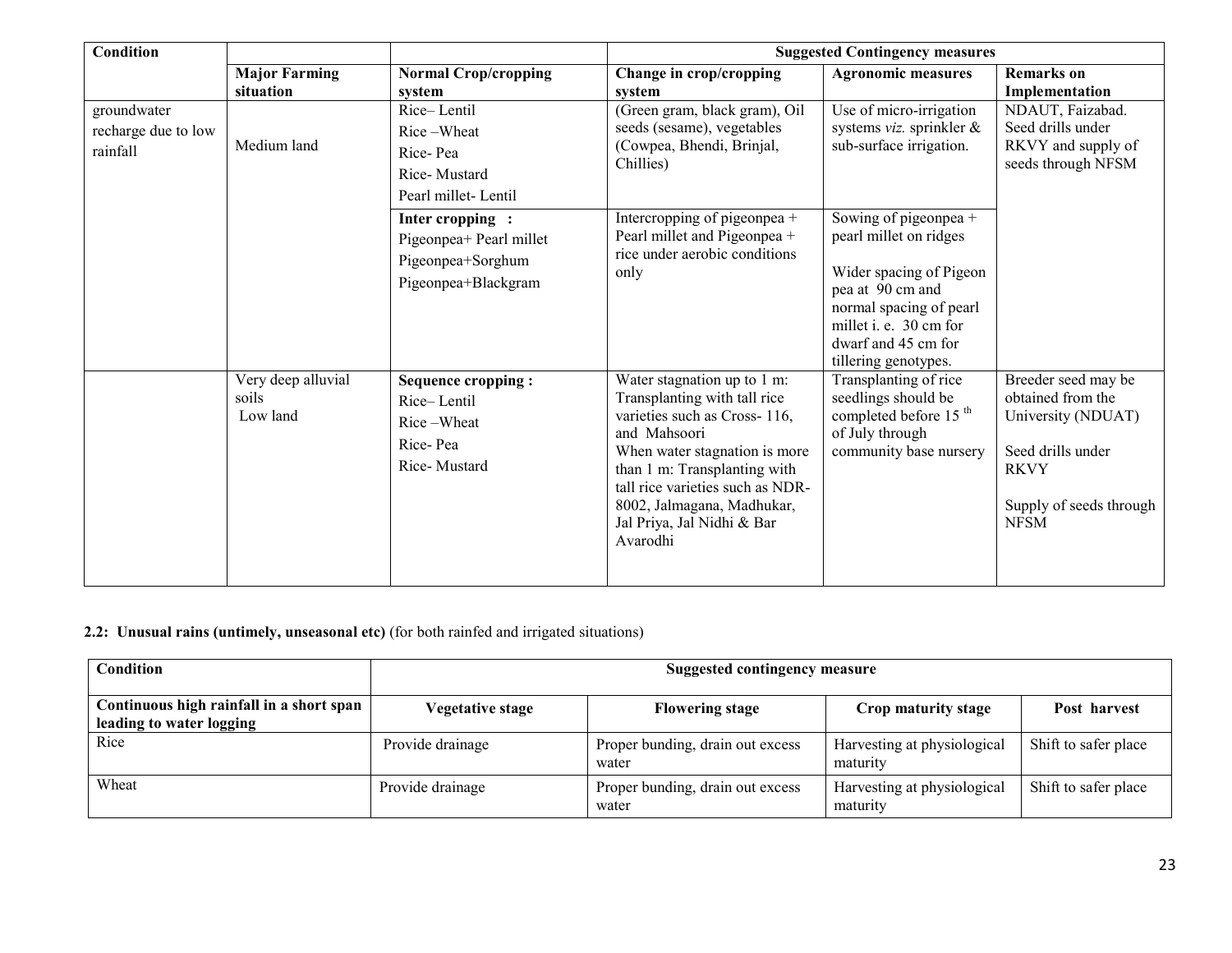| Lentil                                                | Provide drainage                                       | Proper bunding, drain out excess<br>water                                               | Harvesting at physiological<br>maturity                                    | Shift to safer place              |
|-------------------------------------------------------|--------------------------------------------------------|-----------------------------------------------------------------------------------------|----------------------------------------------------------------------------|-----------------------------------|
| Pearl millet                                          | Provide drainage                                       | Proper bunding, drain out excess<br>water                                               | Harvesting at physiological<br>maturity                                    | Shift to safer place              |
| Pigeon pea                                            | Provide drainage                                       | Proper bunding, drain out excess<br>water                                               | Harvesting at physiological<br>maturity                                    | Shift to safer place              |
| Pea                                                   | Provide drainage                                       | Proper bunding, drain out excess<br>water                                               | Harvesting at physiological<br>maturity                                    | Shift to safer place              |
| Horticulture                                          |                                                        |                                                                                         |                                                                            |                                   |
| Potato                                                | Drain out excess water,<br>Sown on ridges              | Drain out excess water,<br>Sown on ridges                                               | Drain out excess water,<br>Sown on ridges                                  | Shift to safer place              |
| Vegetable pea                                         | Drain out excess water,<br>Sown on ridges              | Drain out excess water,<br>Sown on ridges                                               | Drain out excess water,<br>Sown on ridges                                  | Shift to safer place              |
| Cauliflower                                           | Drain out excess water,<br>Sown on ridges              | Drain out excess water,<br>Sown on ridges                                               | Drain out excess water,<br>Sown on ridges                                  | Shift to safer place              |
| Tomato                                                | Drain out excess water,<br>Sown on ridges              | Drain out excess water,<br>Sown on ridges                                               | Drain out excess water,<br>Sown on ridges                                  | Shift to safer place              |
| Chili                                                 | Drain out excess water,<br>Sown on ridges              | Drain out excess water,<br>Sown on ridges                                               | Drain out excess water,<br>Sown on ridges                                  | Shift to safer place              |
| Heavy rainfall with high speed<br>Winds in short span |                                                        |                                                                                         |                                                                            |                                   |
| Rice                                                  | Drain out excess water                                 | Drain out excess water, protected<br>with vegetable barriers                            | Drain out excess water and<br>protect with vegetable<br>barriers from wind | Keep the grains at<br>safer place |
| Wheat                                                 | Drain out excess water                                 | Drain out excess water and speed<br>of wind may be protected with<br>vegetable barriers | Drain out excess water and<br>protect with vegetable<br>barriers from wind | Keep the grains at<br>safer place |
| Lentil                                                | Drain out excess water, sowing<br>on ridges and furrow | Drain out excess water, Earthing<br>up, Harvest for fodder purpose                      | Drain out excess water,<br>Harvesting at physiological<br>maturity         | Keep the grains at<br>safer place |
| Pearl millet                                          | Drain out excess water, sowing<br>on ridges and furrow | Drain out excess water, Earthing<br>up, Harvest for fodder purpose                      | Drain out excess water,<br>Harvesting at physiological<br>maturity         | Keep the grains at<br>safer place |
| Pigeonpea                                             | Drain out excess water,<br>Earthing up                 | Drain out excess water                                                                  | Drain out excess water                                                     | Keep the grains at<br>safer place |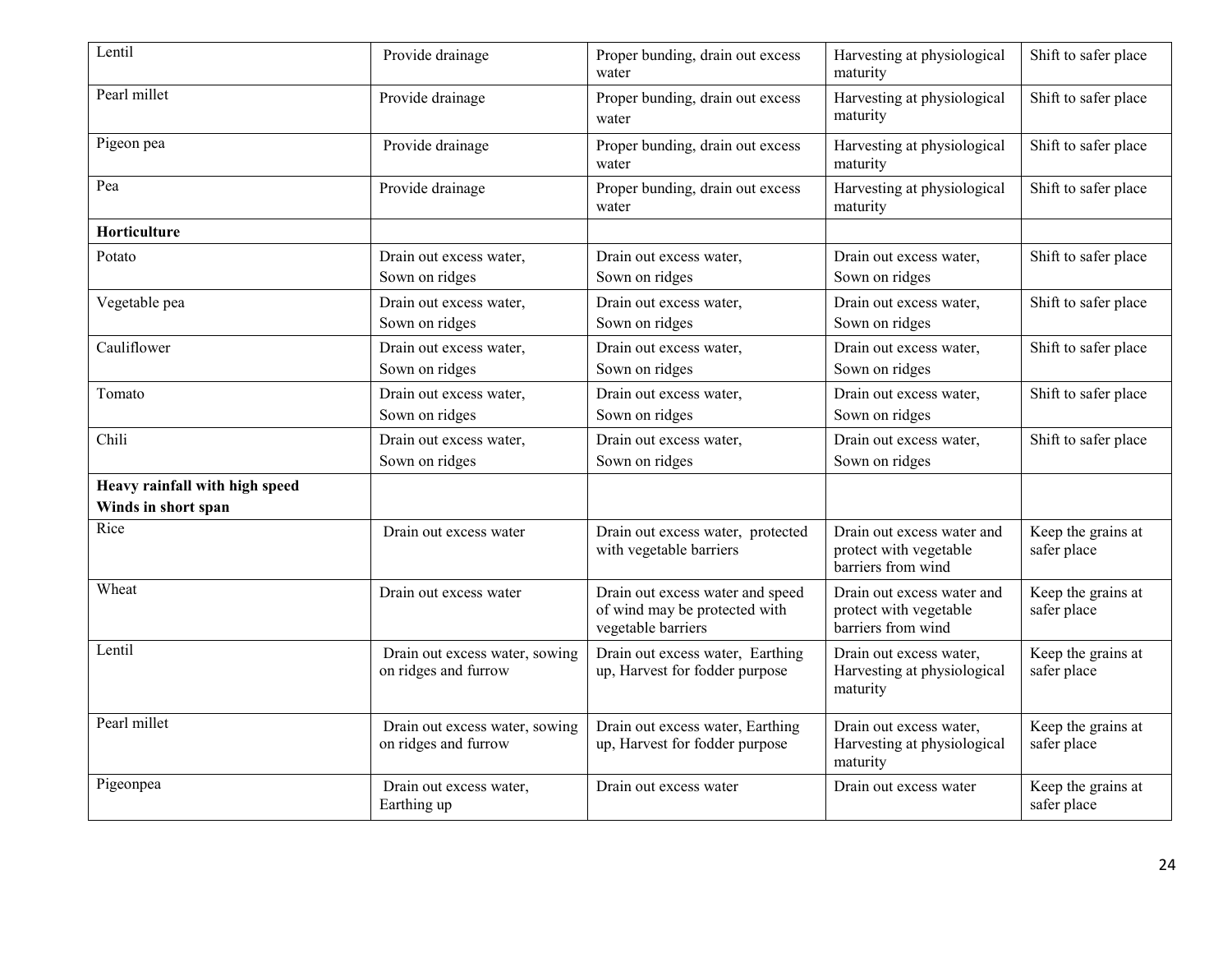| Pea                                                    | Drain out excess water       | Tie the sugarcane plants together                            | Tie the sugarcane plants<br>together                            |                       |  |  |
|--------------------------------------------------------|------------------------------|--------------------------------------------------------------|-----------------------------------------------------------------|-----------------------|--|--|
| Horticulture                                           |                              |                                                              |                                                                 |                       |  |  |
| Potato                                                 | Drain out excess water       | Drain out excess water                                       | Drain out excess water                                          | Shift to safer place  |  |  |
| Vegetable Pea                                          | Drain out excess water       | Drain out excess water                                       | Drain out excess water                                          | Shift to safer place  |  |  |
| Cauliflower                                            | Drain out excess water       | Drain out excess water, protected<br>with vegetable barriers | Drain out excess water,<br>protected with vegetable<br>barriers | Shift to safer place  |  |  |
| Tomato                                                 | Drain out excess water.      | Drain out excess water                                       | Drain out excess water                                          | Shift to safer place  |  |  |
| Chili                                                  | Drain out excess water       | Drain out excess water                                       | Drain out excess water                                          | Shift to safer place  |  |  |
| Outbreak of pests and diseases due to unseasonal rains |                              |                                                              |                                                                 |                       |  |  |
| Rice, Wheat, Lentil, Pearl millet,                     | Need based plant protection  | Need based plant protection                                  | Need based plant protection                                     | Safe storage against  |  |  |
| Pigeonpea, Pea                                         | (integrated pest and disease | (integrated pest and disease                                 | (integrated pest and disease                                    | stored grain pest and |  |  |
|                                                        | management)                  | management                                                   | management                                                      | diseases              |  |  |

## 2.3 Floods

| <b>Condition</b>                               | <b>Suggested contingency measure</b>                                                                              |                                                                         |                                       |                                                                 |  |
|------------------------------------------------|-------------------------------------------------------------------------------------------------------------------|-------------------------------------------------------------------------|---------------------------------------|-----------------------------------------------------------------|--|
| Transient water logging/ partial<br>inundation | Seedling / nursery stage                                                                                          | <b>Vegetative stage</b>                                                 | <b>Reproductive stage</b>             | At harvest                                                      |  |
| Rice                                           | Re sowing with short duration<br>varities                                                                         | Provide drainage                                                        | Prevent premature seed<br>germination | Harvesting at<br>physiological maturity<br>Shift to safer place |  |
| Continuous submergence for more<br>than 2 days |                                                                                                                   |                                                                         |                                       |                                                                 |  |
| Rice                                           | Varieties having submergence<br>tolerance should be grown viz.<br>Swarana sub-1, IR-64 sub-1<br>Community nursery | Re transplanting after cessation<br>of flood from community<br>nursery. | Prevent premature seed<br>germination | Harvesting at<br>physiological maturity                         |  |
| Sea water intrusion                            | Not Applicable                                                                                                    |                                                                         |                                       |                                                                 |  |

# 2.4 Extreme events: Heat wave / Cold wave/Frost/ Hailstorm /Cyclone/Fog

| event type | measure                                  |                               |                               |             |  |
|------------|------------------------------------------|-------------------------------|-------------------------------|-------------|--|
| eme        | contingency                              |                               |                               |             |  |
| .          | Suggested                                |                               |                               |             |  |
|            | $\cdots$<br>seedling<br>nurserv<br>stage | stage<br>AGATO TIVA<br>5. A L | – Kenr⁄<br>roductive<br>stage | har<br>VGSI |  |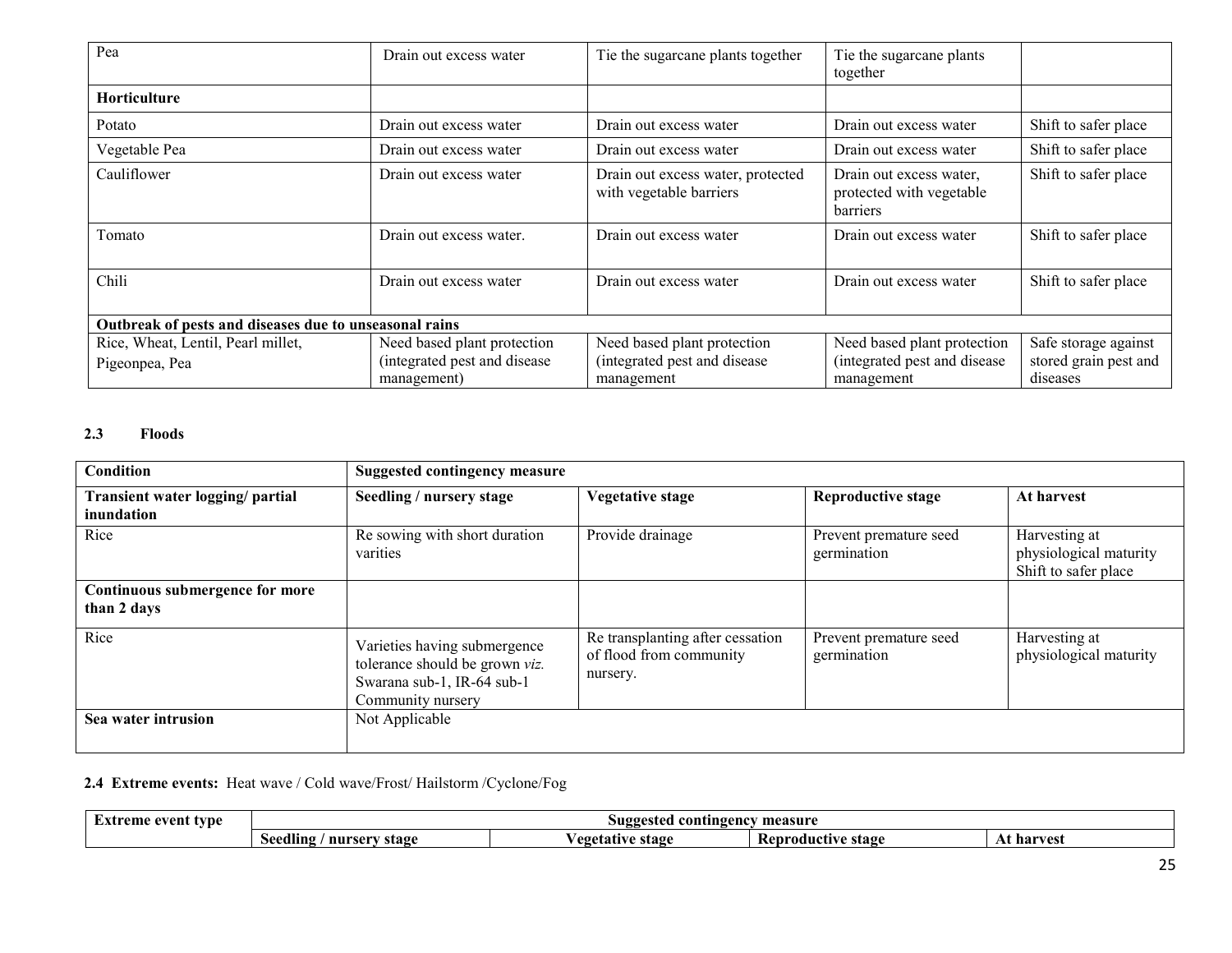| <b>Heat Wave</b> |                              |                                                        |                                                              |                                         |
|------------------|------------------------------|--------------------------------------------------------|--------------------------------------------------------------|-----------------------------------------|
| <b>Rice</b>      |                              |                                                        | Provide Light irrigation to reduce<br>temperature            | Harvesting at<br>physiological maturity |
| Pigeonpea        | $\overline{a}$               | $\sim$                                                 | Provide Light irrigation                                     | Harvesting at<br>physiological maturity |
| Wheat            | Provide irrigation           | Provide Light irrigation                               | Provide Light irrigation                                     |                                         |
| Lentil           | Pre irrigation before sowing | Provide Light irrigation                               | Provide Light irrigation to reduce<br>temperature            |                                         |
| Pea              | Pre irrigation before sowing | Provide Light irrigation                               | Provide Light irrigation                                     |                                         |
| Horticulture     |                              |                                                        |                                                              |                                         |
| Potato           | Provide Light irrigation     | Provide Light irrigation                               | Provide Light irrigation                                     |                                         |
| Vegetable pea    | Provide Light irrigation     | Provide Light irrigation                               | Provide Light irrigation                                     |                                         |
| Cauliflower      | Provide Light irrigation     | Provide Light irrigation                               | Provide Light irrigation                                     |                                         |
| Tomato           | Provide Light irrigation     | Provide Light irrigation                               | Provide Light irrigation                                     |                                         |
| Chilli           | Provide Light irrigation     | Provide Light irrigation                               | Provide Light irrigation                                     |                                         |
| Cold wave        |                              |                                                        |                                                              |                                         |
| Wheat            |                              | Provide irrigation to provide relief<br>from cold wave |                                                              | $\blacksquare$                          |
| Lentil           |                              | Provide irrigation to provide relief<br>from cold wave |                                                              | $\blacksquare$                          |
| Pigeonpea        |                              | Provide irrigation to provide relief<br>from cold wave |                                                              | $\overline{a}$                          |
| Horticulture     |                              |                                                        |                                                              |                                         |
| Mango            | $\overline{\phantom{a}}$     | $\blacksquare$                                         | Smoking by burning waste<br>material to increase temperature | $\blacksquare$                          |
| Frost            |                              |                                                        |                                                              |                                         |
| Wheat            | $\overline{a}$               |                                                        | Provide Light irrigation                                     |                                         |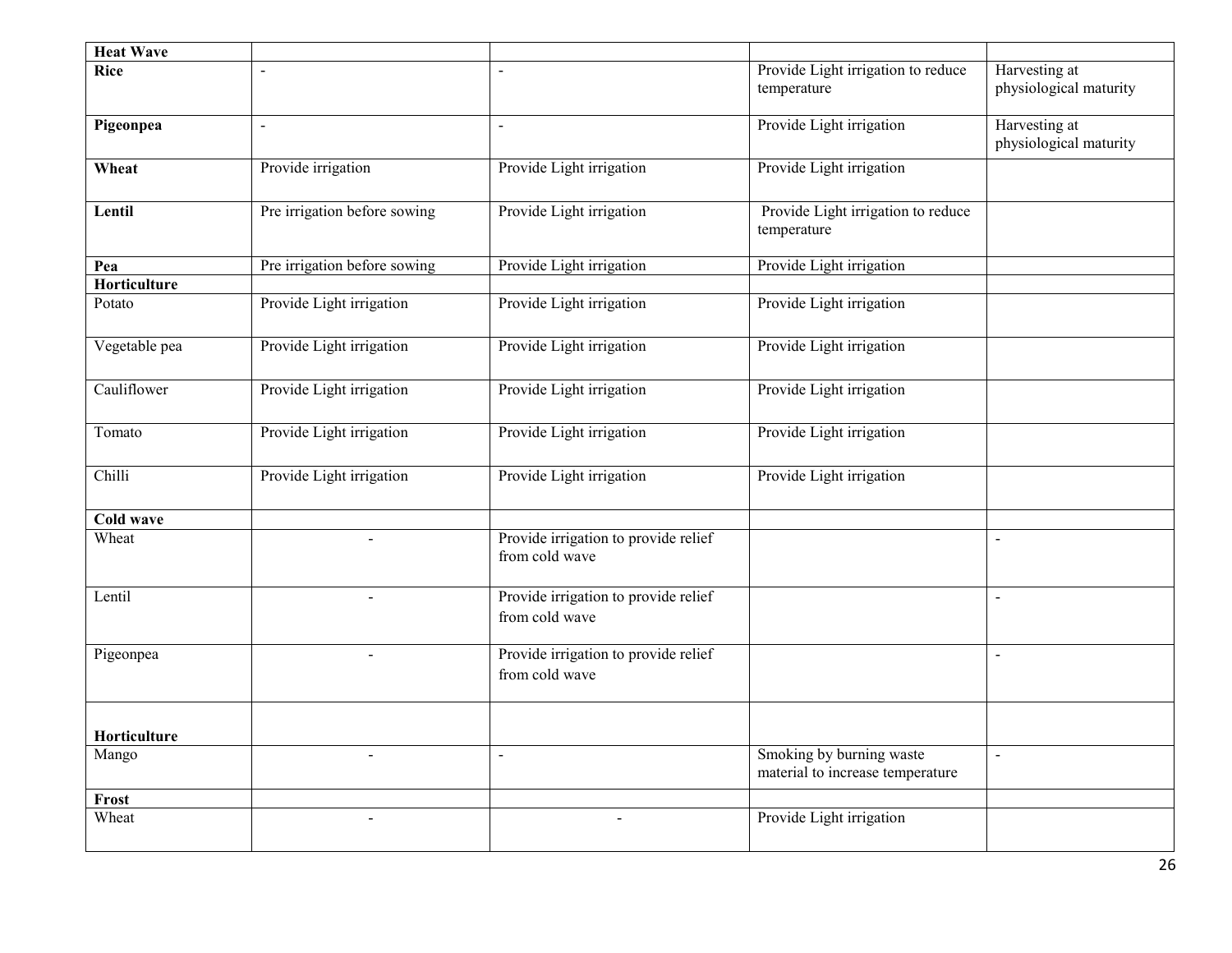| Pulse crops      |                |                          | Provide light irrigation        |  |
|------------------|----------------|--------------------------|---------------------------------|--|
|                  |                |                          |                                 |  |
| Horticulture     |                |                          |                                 |  |
| Mango            |                | Provide light irrigation | Smoking in orchards to increase |  |
|                  |                |                          | temperature by burning waste    |  |
|                  |                |                          | material                        |  |
| <b>Hailstorm</b> | Not Applicable |                          |                                 |  |
| Cyclone          | Not Applicable |                          |                                 |  |

#### 2.5 Contingent strategies for Livestock, Poultry & Fisheries

## 2.5.1 Livestock

|                                     | <b>Suggested contingency measures</b>             |                                                  |                    |  |  |
|-------------------------------------|---------------------------------------------------|--------------------------------------------------|--------------------|--|--|
|                                     | <b>Before the events</b>                          | During the event                                 | After the event    |  |  |
| <b>Drought</b>                      |                                                   |                                                  |                    |  |  |
| <b>Feed and fodder</b><br>Insurance |                                                   | Utilizing fodder from perennial trees and Fodder | Availing Insurance |  |  |
| availability                        | Encourage perennial fodder on bunds and waste     | bank reserves.                                   |                    |  |  |
|                                     | land on community basis                           | Utilizing fodder stored in silage.               |                    |  |  |
|                                     | Establishing fodder banks, encouraging fodder     | Transporting excess fodder from adjoining        |                    |  |  |
|                                     | crops in irrigated area                           | districts                                        |                    |  |  |
|                                     | Silage – using excess fodder for silage           | Use of feed mixtures.                            |                    |  |  |
|                                     |                                                   | Allow the cattle's for grazing at barren lands.  |                    |  |  |
|                                     | Preserving water in the tank for drinking purpose | Using preserved water in the tanks for drinking. |                    |  |  |
| <b>Drinking water</b>               | <b>Excavation of Bore wells</b>                   | Wherever ground water resources are available    |                    |  |  |
|                                     |                                                   | priority for drinking purpose.                   |                    |  |  |
| <b>Health and disease</b>           | Veterinary preparedness with medicines and        | Conducting mass animal Health Camps and          |                    |  |  |
| management                          | vaccines                                          | treating the affected once in Campaign           |                    |  |  |
| <b>Floods</b>                       |                                                   |                                                  |                    |  |  |
|                                     | Grow the fodder crops at safer places (non-flood  | Utilizing fodder from perennial trees and Fodder | Availing insurance |  |  |
|                                     | prone area)                                       | bank reserves.                                   |                    |  |  |
| <b>Feed and fodder</b>              |                                                   | Utilizing fodder stored in silage.               |                    |  |  |
|                                     |                                                   | Transporting excess fodder from adjoining        |                    |  |  |
| availability                        |                                                   | districts                                        |                    |  |  |
|                                     |                                                   | Use of feed mixtures.                            |                    |  |  |
|                                     |                                                   | Shift the live stocks at safer place.            |                    |  |  |